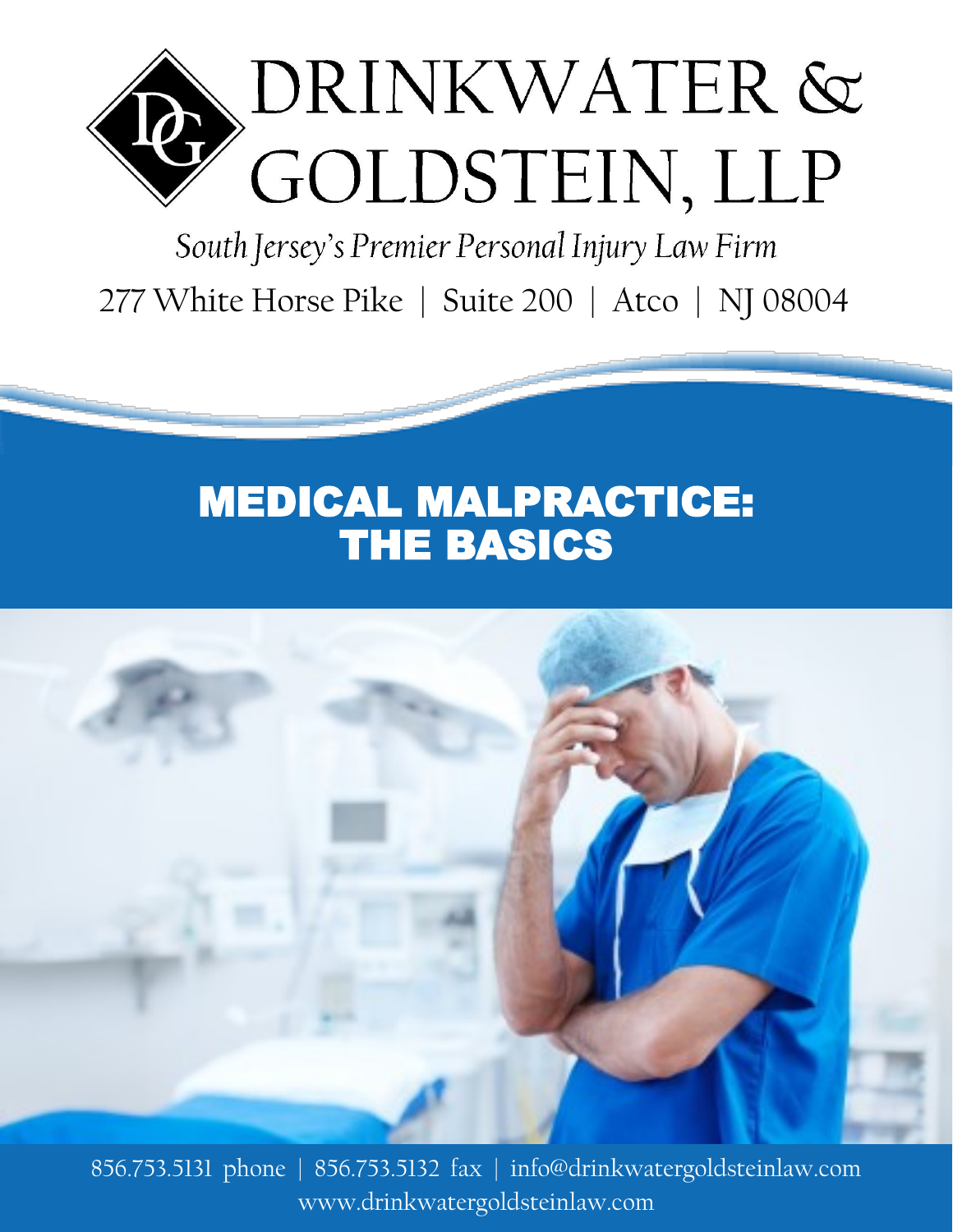# **Medical Malpractice: The Basics**

A guide to what happens when a medical malpractice allegation is made against you and things you can do to minimize your risk.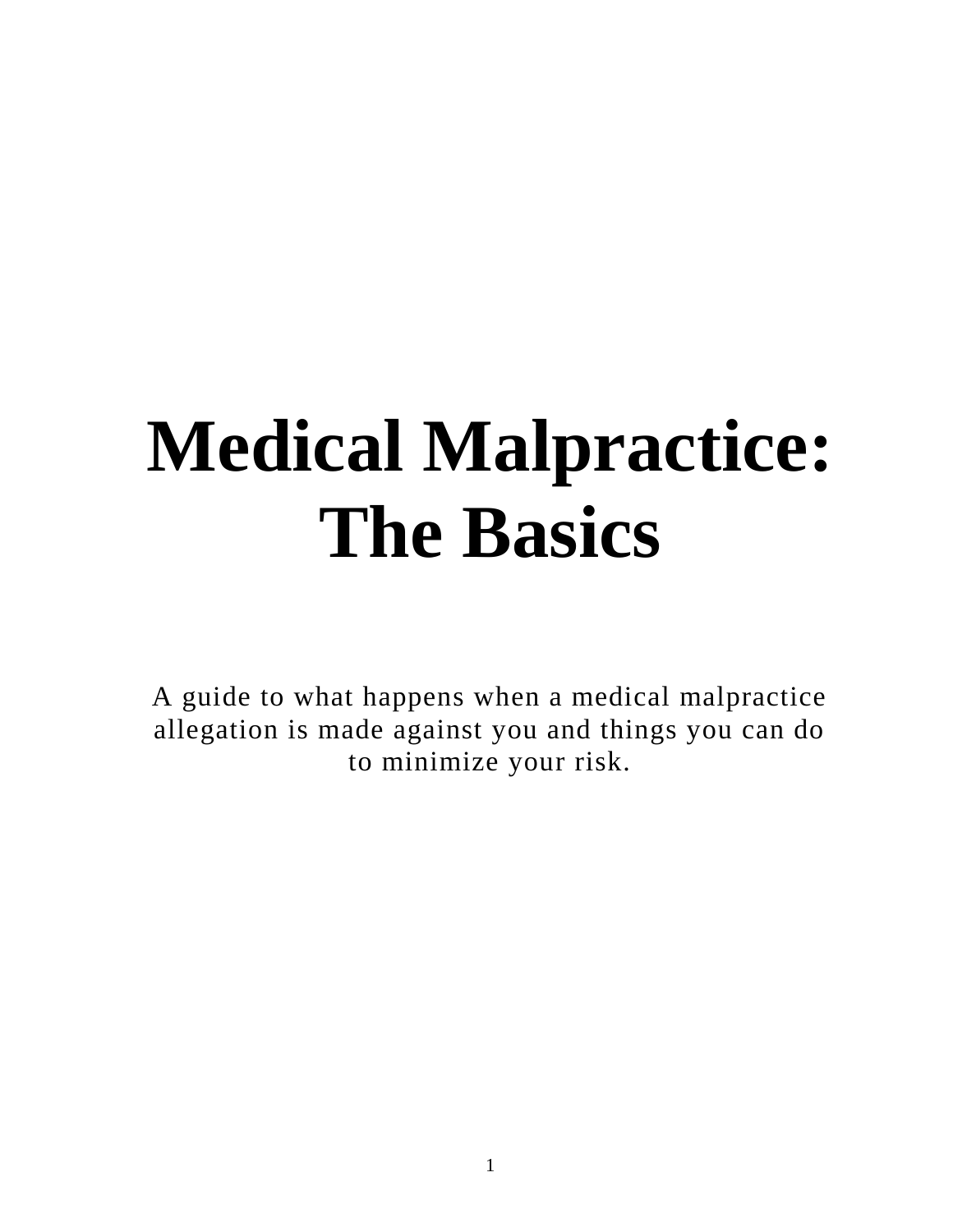#### Contents:

| Medical Malpractice: The Basics                                                                                                           | Pg. $3$  |
|-------------------------------------------------------------------------------------------------------------------------------------------|----------|
| Why Are Physicians Sued?                                                                                                                  | Pg. $4$  |
| <b>Statute of Limitations</b>                                                                                                             | Pg. $5$  |
| Communicating With Lawyers<br>Subpoenas and Letters<br>$\bullet$<br>• Communicating with<br>Lawyers Appointed by the Insurer<br>$\bullet$ | Pg. $5$  |
| Litigation Against You<br>Notification<br>$\bullet$<br>• Discovery/Deposition<br>Trial<br>$\bullet$                                       | Pg. $7$  |
| Testifying at Depositions or at Trial                                                                                                     | Pg. $10$ |
| Quality Care/Risk Reduction                                                                                                               | Pg. 12   |
| <b>Informed Consent</b>                                                                                                                   | Pg. 14   |
| The Medical Record as Evidence<br>of Quality Care                                                                                         | Pg. 18   |
| <b>Patient Access to Medical Records</b>                                                                                                  | Pg. 19   |
| Reporting Adverse Occurrences                                                                                                             | Pg. 20   |
| Communicating with Distressed<br>or Angry Patients/Families                                                                               | Pg. 22   |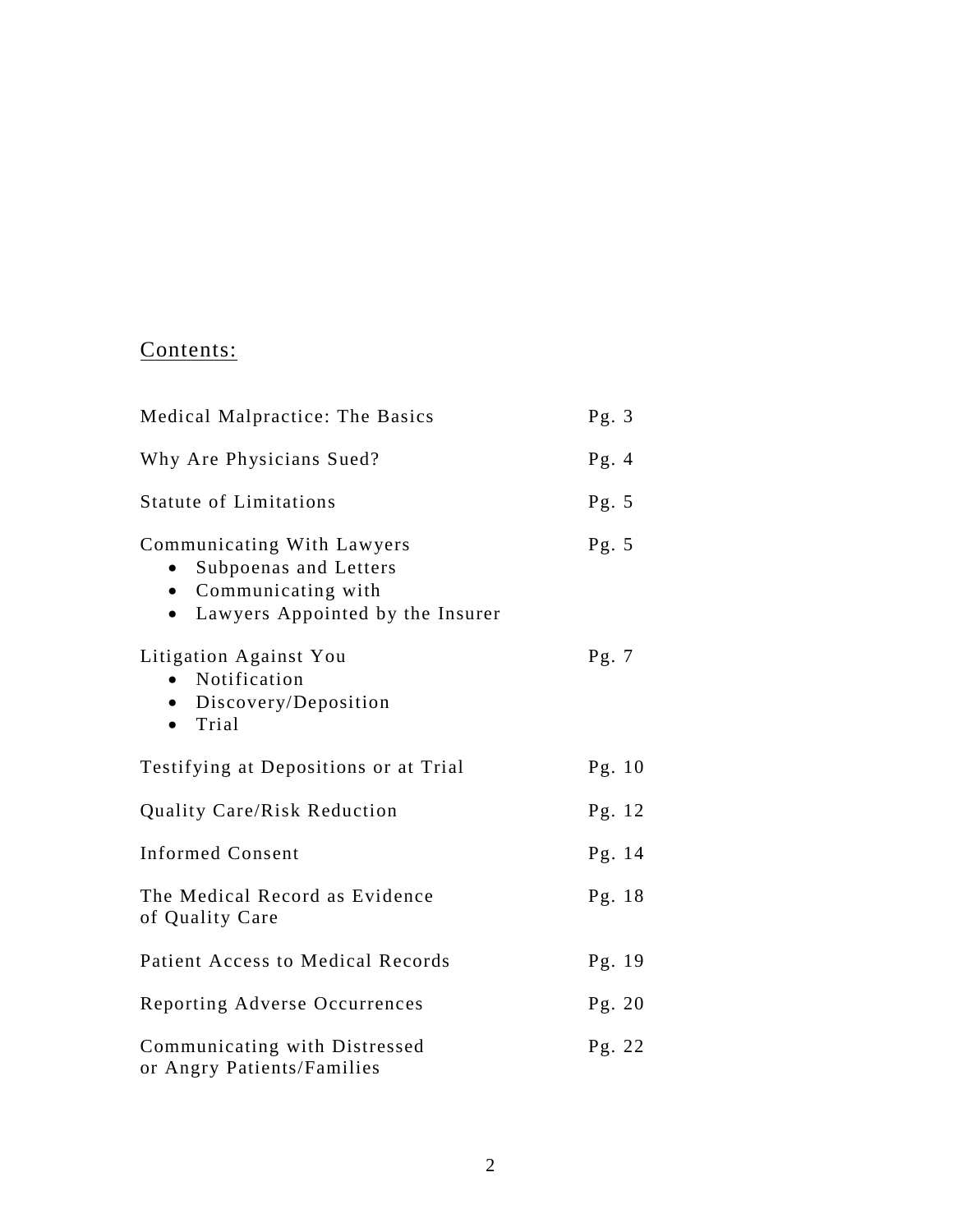## Medical Malpractice: The three legal principles

Medical Malpractice law in most states is based on three legal principles: Negligence, Causation, and Damages.

Juries have a tendency to include emotional issues when reviewing cases and many judges are elected officials. As a result the actual result sometimes differs from the result that would be expected from the law.

**Negligence**. First the plaintiff needs to establish that negligence by the physician occurred based on the preponderance of credible evidence. Negligence is normally defined as the physician's failure to use the same level of practice and judgment usually exercised in similar circumstances by the average professional in that specialty. Negligence is the physician's failure to comply with the recognized standard of care in treating the patient.

The patient must prove that the physician's treatment failed to conform to the recognized standards of care.

- The standards of care refer to the degree of skill associated with the activities of a reasonable, prudent practitioner acting under the same or similar circumstances.
- Juries should be advised to have due regard for the state of medical science at the time the patient was treated. In other words, an injury that occurred in 1980 should not be judged by 2001 standards.
- Juries should be advised that physicians cannot and do not guarantee results and cannot be liable for failing to use unusual skills or judgment.
- If the care provided by the physician is not worse than the median (average) care then no malpractice occurred even though the care could have been better.

**Causation**. The plaintiff next needs to show that it was the physician's negligence that caused, wholly or partially, or aggravated an injury.

- The plaintiff needs to show that their injury was caused by the physician's negligent act or omission. Errors resulting in no harm are not sufficient grounds for malpractice lawsuits.
- The testimony or expert will be needed to support the plaintiff's allegations.

**Damages**. The plaintiffs then need to prove loss, which includes compensation for lost wages (past and future), pain and suffering, loss of companionship, additional costs of care/transport, etc. Damages can be compensatory and punitive in nature.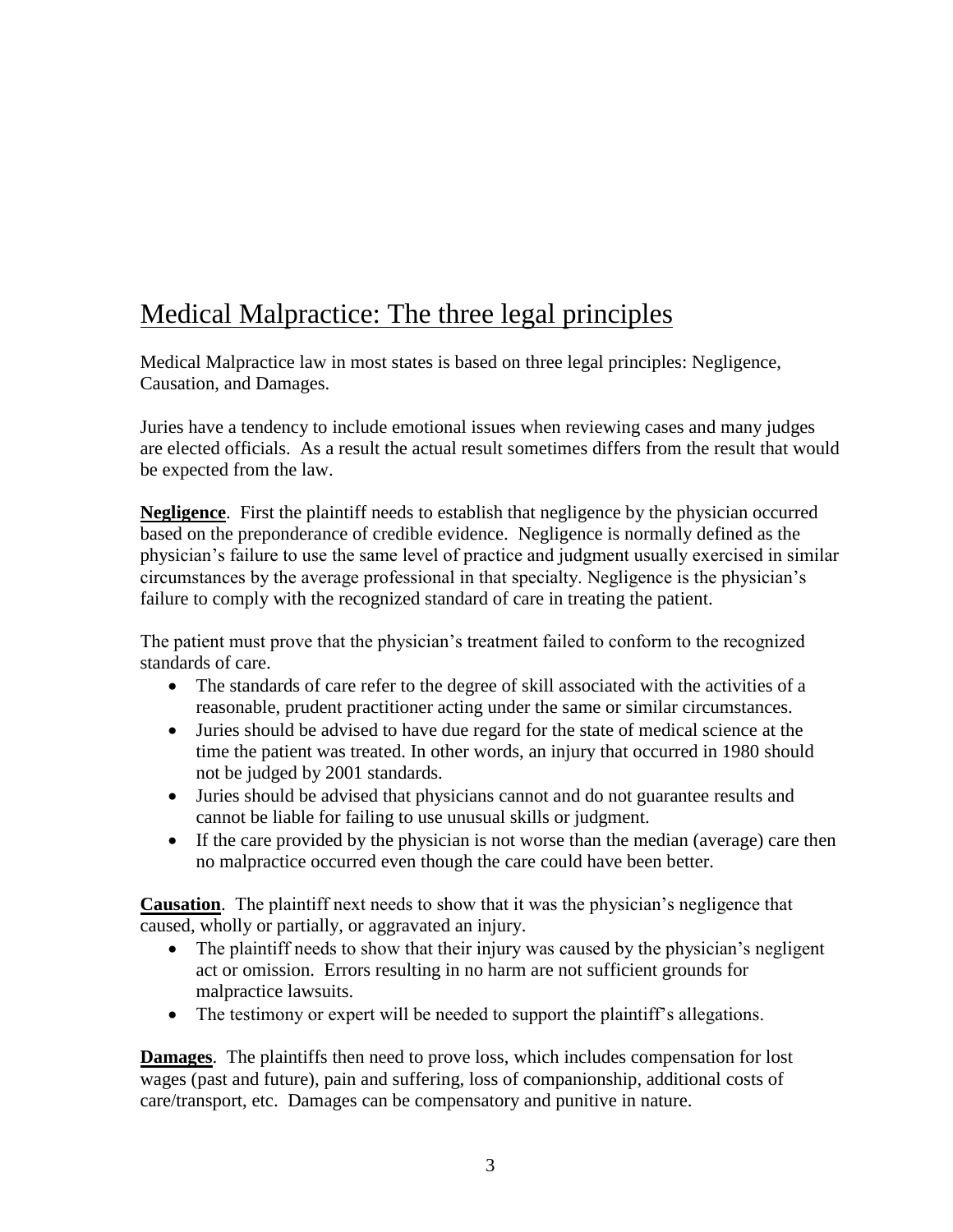- Compensatory damages are usually awarded by judges or juries to try to make up for the plaintiff's actual losses and expenses.
- Experts may testify to establish the current value of past and future losses and expenses. Damages for pain and suffering/loss of companionship are at the opinion of the judge or jury.
- Punitive damages are intended to deter misconduct and, generally, apply where fraudulent, malicious or reckless behavior is apparent.

Malpractice laws vary from state to state. If you are sued, you will get advice from your lawyers regarding applicable law and you will need to assist your lawyer in all aspects of preparing a defense no matter how minor or irrelevant they may appear to you.

### Why Are Physicians Sued?

In many cases it is a misconception that the malpractice claim is motivated by money. Although financial considerations are very important motivators, plaintiffs often have many other reasons for suing.

Providing future care to someone can be expensive and exceed resources. As a result plaintiffs turn to the courts for survival, even though doing so might not be their natural inclination, but a number of non-economic reasons are often involved. Often, a suit arises when another physician suggested that the care given by the patient's physician was below standard and might have been responsible for the adverse outcome. These suggestions are often made without a review of the complete record and with no conversations with the physicians or nurses present at the time that an incident occurred. Prior to the careless suggestion the plaintiff never considered a lawsuit. It is important to be careful before criticizing care provided by others unless and until you have all relevant information and the ability to access what happened. Especially avoid placing blame in the medical record – it could come back to bite you.

Plaintiffs often file claims to obtain information. Statistics show that nearly 20% of plaintiffs indicate that they sued because they were frustrated with their attempts to find out what actually happened and became suspicious that the physician and hospital were engaged in a cover up. The information is likely to come out so it is in the best interests of the physician to provide comprehensive information in an understandable manner promptly after the incident.

Some plaintiffs file suits based on the belief that the physician did not listen to the patient or answer questions, or failed to warn them about the risks. It is important that the records be properly documented when conversations take place. It is also important to realize that the patient and the family may be under stress, which may make them less able to understand the consequences. They may need to be told of the dangers several times.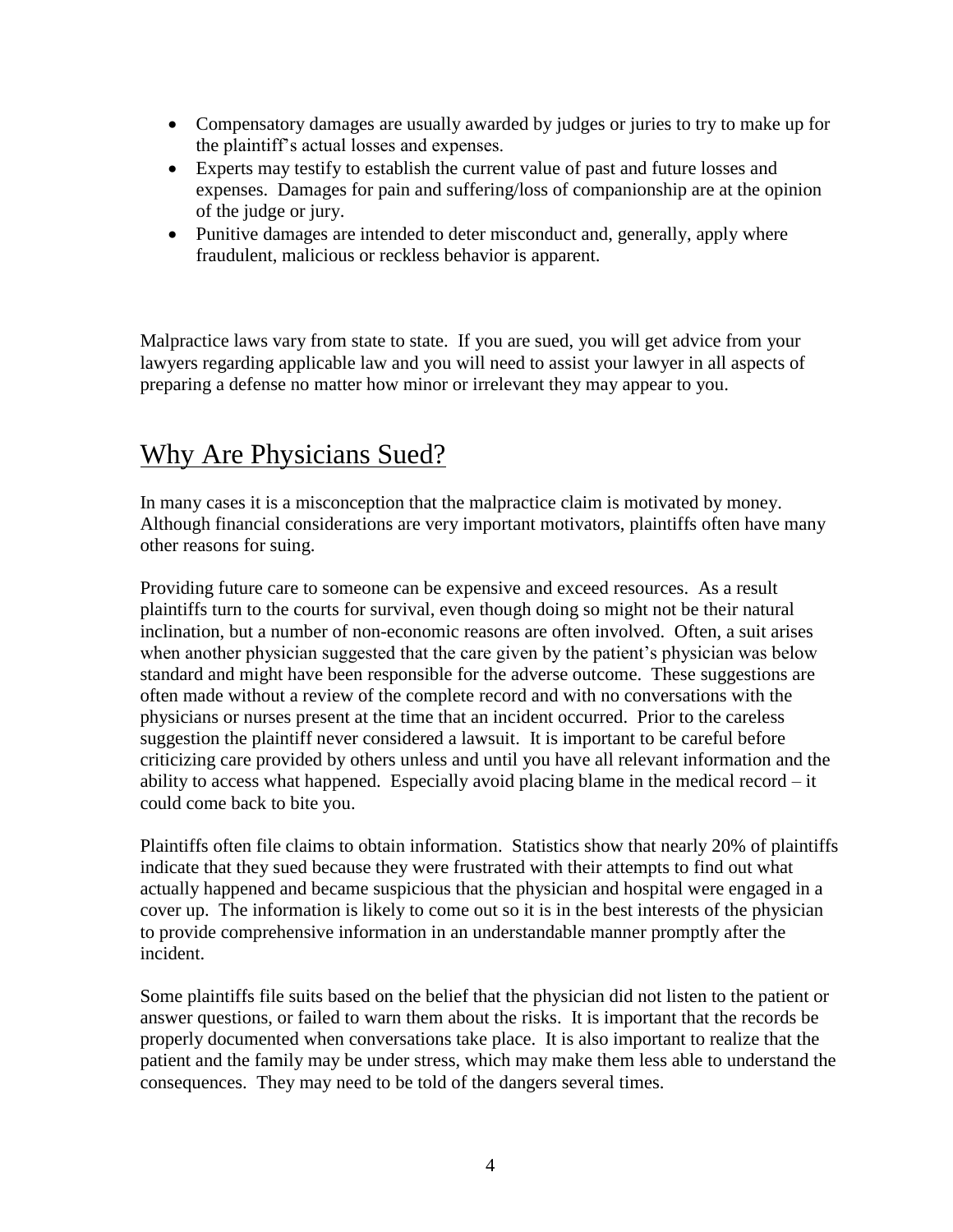Some plaintiffs sue because they consider the physician to be incompetent. Anger can motivate them to seek to protect other patients or seek revenge. Prompt and properly thought out communication with distressed and angry patients/families is vital in affecting their course of action.

Sometimes patients or their families complain that the physicians did not fully inform them. Even when you disclose everything fully, you should be aware of the potential for misunderstandings as many people will be under stress, may not understand medical terms or may fail to advise you when they are confused or are not clear on an issue. Grief and denial can cause patients/families to mishear or not hear what is said and they may state later that they were never provided information. You need to be aware of these issues and overcome them as best as possible. One good way is to ask the patient/family members to tell you, in their own words, what you have told them, especially regarding any potential long-term consequences of illness or medical intervention. You must document these conversations in the medical record.

Some motivations are beyond your control but quality health care, consistency and compassionate communications are likely to decrease patient dissatisfaction and may reduce the potential for litigation.

## Statute of Limitations

The statute of limitations is the deadline for filing suit in civil matters. The statutes vary substantially by state and can be run from as little as one year to three years. Some states limit the overall time even in the case where an injury was not discovered but most states run the time limitation from the point of discovery of the injury, how it was caused and who caused it.

The statute of limitations time clock for malpractice suit begins when the patient discovers an injury that may have been caused by negligence. Actual knowledge is not usually required. If the patient, through reasonable discovery, should have known the injury might have been caused by negligence then, legally, discovery may be considered as having occurred (for statute purposes only).

Statutes of repose exist in some states and are the maximum time period in which the lawsuit must be filed or otherwise the claim is barred by law. The statute of repose is often around three years from the date of the incident but may have certain exclusions such as when objects are left improperly inside a patient after surgery.

In most states minors have a period of time from the age of majority in which to file suits on their own behalf, irrespective of when the medical incident occurred. The limitations for mentally disabled patients may not run until they have been determined to be mentally competent.

It is important to tell patients as soon as an adverse occurrence has occurred. This will start the statute of limitations running. Even if the physician believes that the mistake may not cause any harm it is important that the patient/patient's family is told. A future issue could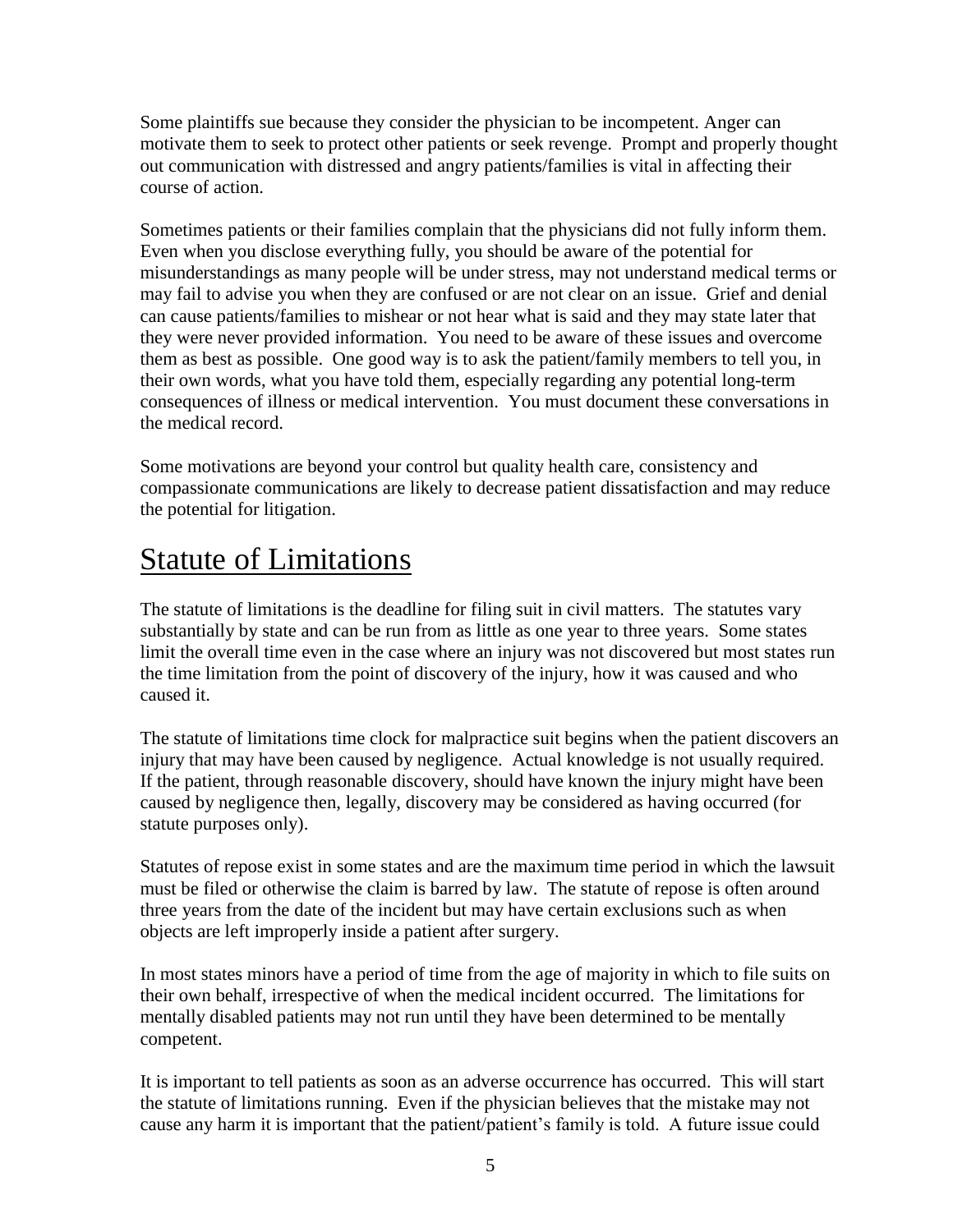arise and the error could be blamed which could result in a suit way into the future. By telling the patient and documenting the medical files properly this issue can be obviated.

## Communicating With Lawyers

#### *Subpoenas and Letters*

Requests for medical information or correspondence from patients' attorneys or a court (such as subpoena, summons, complaint, or other written request) should generate a call to your insurance carrier. You need to remain on top of the issue; however, as may legal documents require a response within a limited time frame or may require a personal appearance. In any response you should only respond to what has been asked for and not speculate as to what the requestor may be looking for.

Do not negotiate directly with a plaintiff or plaintiff's attorneys. Doing so might prejudice your position should a lawsuit follow.

Caution should be exercised in discussing a patient's medical treatment with anyone not a part of the treatment team. Details regarding the patient's treatment must be treated with the same confidentiality as the medical record.

Before engaging in a conversation with anyone who represents, or purports to represent, someone other than you, you should verify the person's identity and determine whether or not that person is properly authorized to obtain confidential medical information about the patient. This can be accomplished by taking the person's name and phone number and calling back after checking on the information and with the patient. Be sure to check that the patient has authorized release of medical information. Because this information could be used in a case against you, it is very important to seek assistance from a lawyer or from your insurance company in determining the nature and extent of the attorney's request before replying.

You are under no obligation to engage in informal conversations with any third parties other than those representing your interests and should contact your insurer or your attorney if you have questions regarding the propriety of a request. Your insurer or legal representative should be able to help you in verifying that the individual has a legitimate interest in obtaining the information and has the appropriate authorization for release of medical information. If you become a defendant in a lawsuit or believe a situation could result in a potential lawsuit, do not speak with an outside attorney unless advised to do so by your legal representative or your insurer.

#### *Communicating with Lawyers Appointed by the Insurer*

In the event of a lawsuit, defense counsel will be retained by the Insurer to represent you. Your assistance and cooperation in the investigation of potential or actual claims and preparation for defense is very important.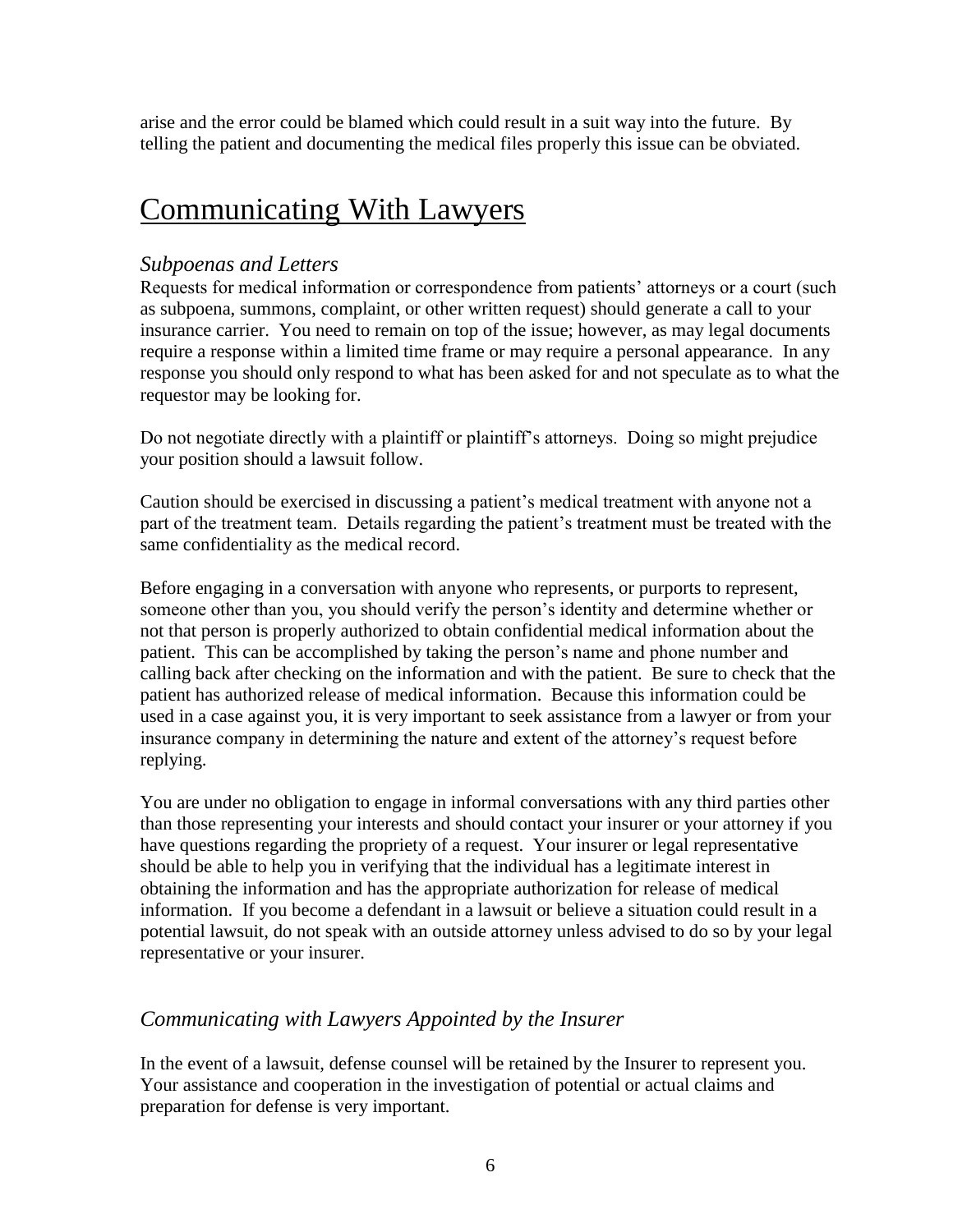It may be time consuming, but your lawyer will need to speak with and meet with you in order to fully understand the facts of the case. Communication with these lawyers is privileged by virtue of the attorney-client bound relationship. Discuss all aspects of your case candidly and in good faith, withholding nothing. Your duty is to cooperate fully so that your lawyer can be fully prepared. Don't let there be surprises later at depositions or at trial. If you have any problems or concerns about your legal representation you should call your insurance company. Involvement in litigation is stressful but your legal representative is there to help you.

Your lawyer and your insurance company will need to determine quickly whether liability is associated with an incident, and if so, develop a plan to deal with the situation. Difficult questions will be asked, the type of questions that opposing attorneys might ask. Some questions may even appear critical about your or another employee's involvement in the matter. The intent will not be to criticize but to prepare you and to determine how you will answer these questions so that the case can be properly managed. If you think of questions that the opposition may ask, you should discuss them with your lawyer.

Do not discuss ANY information provided during interviews with the lawyers relative to the claim or potential claim with any party other than your lawyer or as instructed by your lawyer. Discussion could result in some of the information ceasing to become privileged.

## Litigation Against You

The litigation process has three stressful phases, which can take time. The physician needs to realize that it is important to take the time to be properly prepared and take time to handle each area with a reduced emotional involvement. The three areas are:

- 1. Notification
- 2. Discovery/Deposition
- 3. Trial

#### Notification:

Call and write to your Insurer if you receive a summons or complaint. Depending upon the state, summons and complaints may need to be delivered in person, but delivery to your office or residence may suffice. Do not try to avoid accepting a summons if you are a named defendant. If you receive a summons, call and fax a copy to your insurance company immediately. A formal response will be needed, possibly in as little as 14 days, and a lack thereof could result in a default judgment.

Don't overreact. Service of a lawsuit will probably cause you shock, anger and denial. The complaint's accusatory language is typical and often covers generalizations or charges that you will regard as outrageous. You may want to discuss it with your colleagues. You are better off not doing so as the plaintiff's lawyers will ask whether you have discussed the case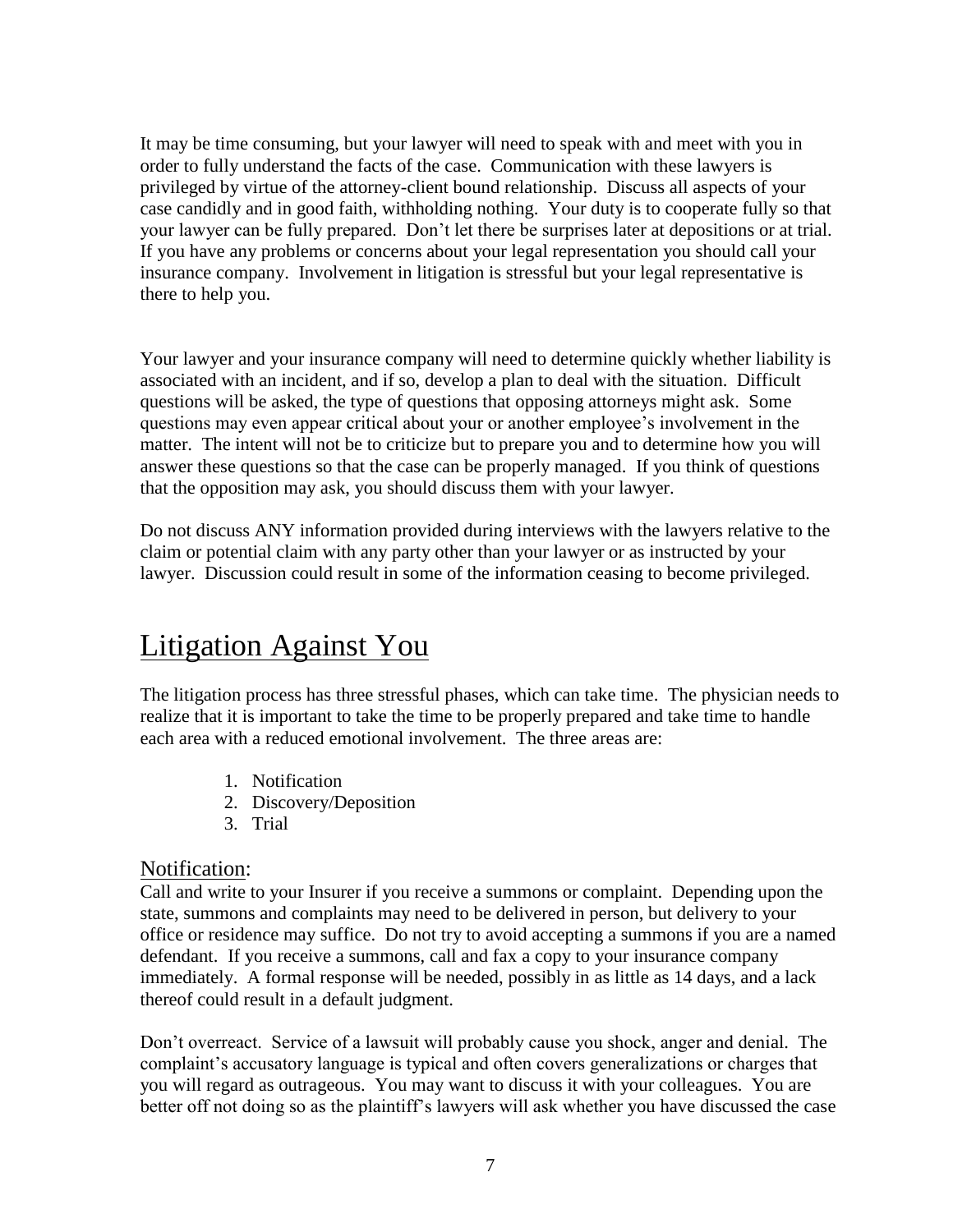with anyone and may depose your colleagues as a result. If you have discussed the case with others, a person(s) with whom you have spoken may be subpoenaed to testify about your comments.

After a lawsuit is filed do not discuss the case with the patient or patient's family, their attorneys or the news media without specific instruction from your lawyer. Decline to comment on any active or pending case. You will have the opportunity to tell your side of the story later. Only your lawyer should threaten counter suits for malicious prosecution after a full assessment of the case.

Regarding discussions with colleagues, you may discuss general topics, like coping with the litigation process, but refrain from discussing the details of the case. Discuss any issues with your defense lawyer. These conversations are privileged and confidential and should be candid.

#### Discovery and Deposition:

Assessing a case. You and your lawyer will review the medical record and discuss the case's clinical issues. You can help by suggesting references and experts to support your position.

Discovery may last years. Each side may ask questions through interrogatories and ask the other side to produce all case-related documents, including patient documents, in their possession. For this reason, refrain from keeping personal records on patients in the medical file.

Interrogatories are sets of written questions submitted by one party in a lawsuit to the opposing party. Each side must then respond in writing under oath within a specified time and it must be comprehensive, precise and honest.

Months may pass without contact. The lawyer interviews key people involved with the patient's care, obtains expert opinion and gathers supporting information. You may feel stress as a result of the litigation process, which could result in diminished confidence, isolation, defensive practice and careful selectivity. You should discuss your case with your lawyers from time to time so that your reaction is appropriate. Remember these cases may take years to come to a conclusion.

#### Depositions:

Depositions are a method of taking testimony under oath but also give the opposing lawyers the opportunity to test your competence, discover what you know about matters relating to the case and evaluate the impression that you will make in a courtroom environment. The testimony is recorded so you must take time to ensure that you understand the questions being asked and answer just that question. Testimony will be transcribed which may give you the opportunity to correct an error. Do not give up that right.

Each side may depose any person with knowledge about the case, including expert witnesses. You may face your accusers or you may just see their lawyers. You may feel anxiety or relief at getting to tell your side of the story; however, it is important not to provide more information than is asked for. It is also important to make sure that you only answer one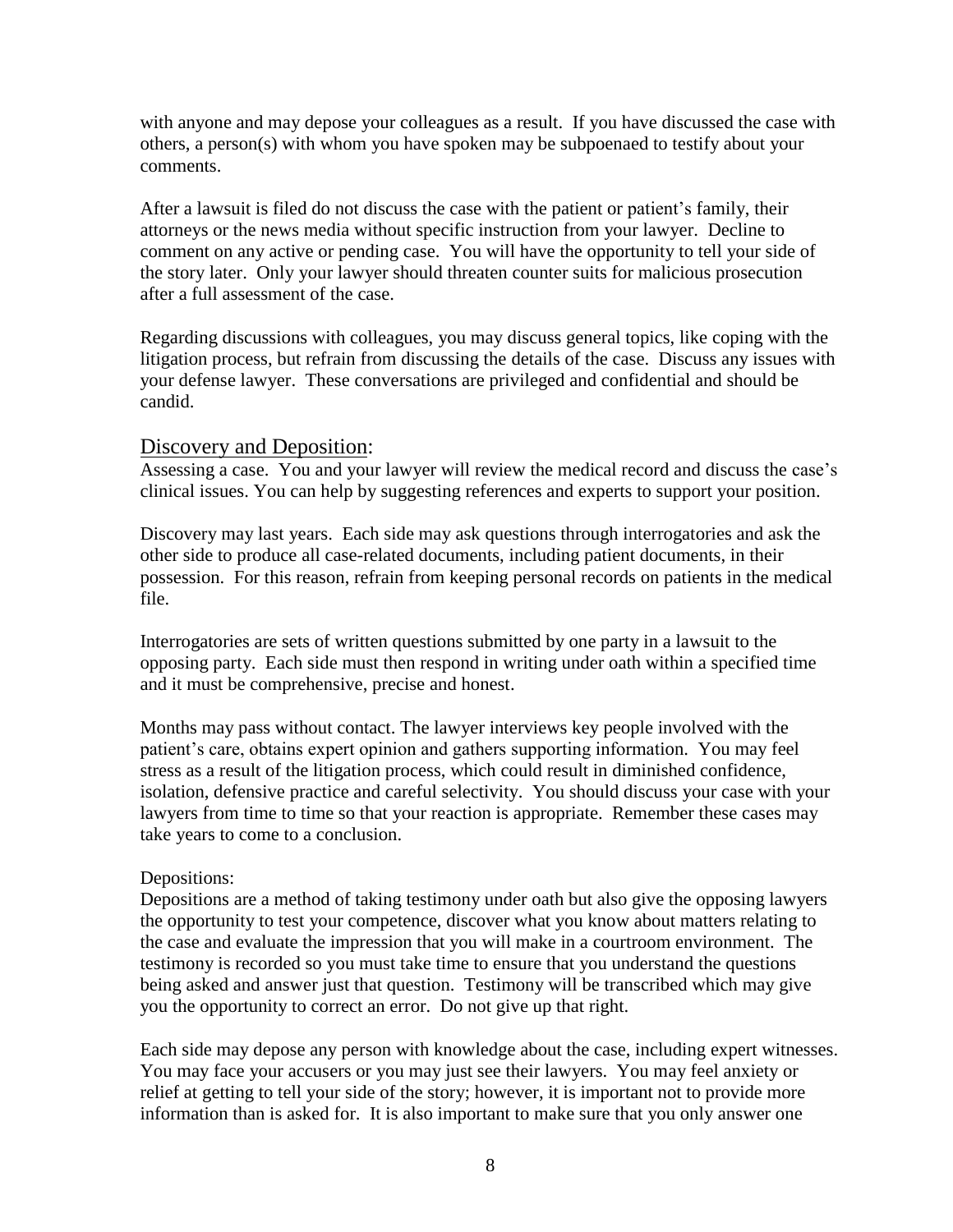question at a time. Some lawyers will ask you a question that is, in fact, more than one question. Ask them to reword so that only one question is asked and answered at a time. You will be asked difficult questions so your defense attorney should spend considerable time with you preparing for the deposition. The time from notification to trial conclusion varies by state but some can take longer than ten years.

#### Trial:

Any courtroom environment causes apprehension; however, the discovery process will also have allowed your lawyers and insurer to evaluate the strengths and weaknesses of the Plaintiff's case. Other physicians serving as expert witnesses will support your action. Whatever the outcome, you will survive.

Practice good courtroom demeanor and behavior.

- Be candid but not volunteering.
- Act knowledgeable but not arrogant.
- Look confident but not defensive.
- Wear a conservative business suit, not your lab coat. Dress smartly.
- While physicians are not excluded from jury duty, juries are typically not composed of peers. Therefore, look at the jury when you answer, focus on anyone who nods or smiles back.
- Always refer to the patient by proper name (e.g. "Ms. Smith"), not in the third person ("he" or "she").
- Use what you learned during the deposition

Lawyers may assault your professionalism.

Plaintiff lawyers will:

- Create a false sense of security hoping you will become careless. For example, the lawyer may prompt you to boast about the extent of your medical reading. If you do, you may then be held accountable for it's content;
- Ask whether a particular person, textbook or volume is an authority. While you may agree in general, you may not agree with particular statements. So the prudent course is to ask the lawyer to specify a section of text, review its language and then pause to consider your response;
- Ask leading questions to put words in your mouth;
- Hope you will volunteer and give more than a "yes" or "no" answer;
- Try to get you to define some "absolute" standard of care, which could later be used against you;
- Question your recollection (Good documentation is important!);
- Try to catch you in a contradiction or inconsistency;
- Try to uncover a prejudice against the patient or bias for other defendants;
- Try to make you admit that your answers where rehearsed or coerced;
- Bait you.

The key to successful testimony is to be honest, calm and brief. At any point prior to a just verdict a settlement may be reached. Judges, insurance carriers, the attorneys for both sides,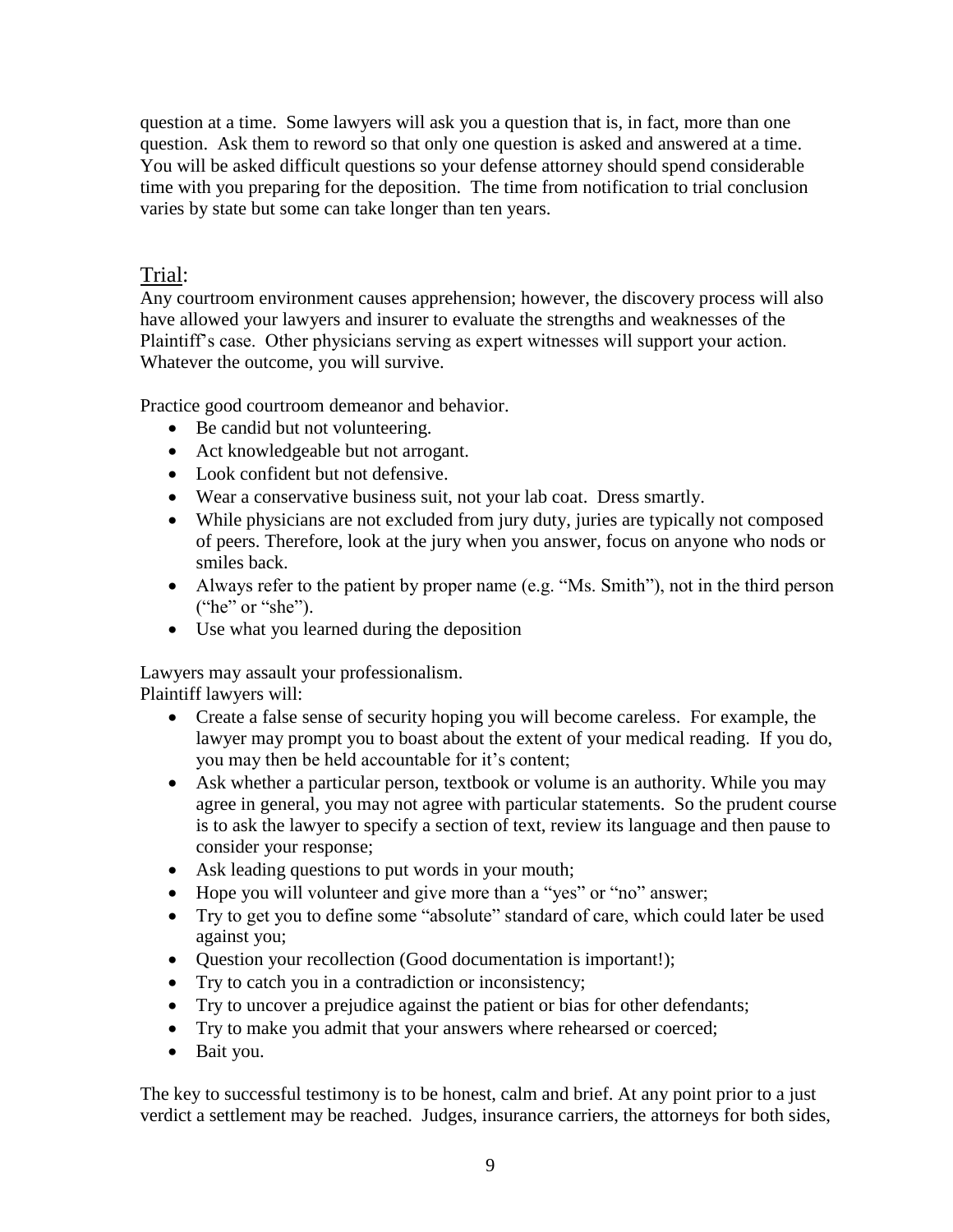the plaintiff and/or you may press for settlement for a variety of reasons. Settlements clear court calendars; they limit defense costs and the uncertainties of jury verdicts.

## Testifying at Depositions or at Trial

The following are general tips for giving testimony at depositions or at trial:

#### *Be prepared. Be familiar with the information.*

- You are not required to memorize or recall every detail about a patient.
- Carefully review the patient's medical records prior to giving testimony to refresh your memory and help you testify in a logical order.
- Do not take the original records or copies with you into the deposition or to court unless the subpoena (called a subpoena duces tecum) commands it. The attorney requesting your testimony will generally provide a copy of the record for reference during your testimony.
- Do not make personal notes or take them with you because you will be asked to make them part of the record.

#### *Listen carefully to each question.*

- You are only obligated to answer the question you are asked.
- Do not speculate or attempt to answer something you do not know, such as, "What was the primary physician thinking when he recommended the course of treatment?"
- Simple "yes", "no", "I do not recall" answers are appropriate if that is the truth. If you cannot remember or do not know, do not force an answer.
- If asked to respond with a yes or no, and you do not believe that is possible, you may answer and explain your response. If you are unsure, before responding, ask the judge if you may explain your answer.
- Avoid answers containing "I never" or "I always".

#### *Stop and think before you answer.*

Testifying may un-nerve you. Don't be tricked into answering too quickly or answering before you have contemplated and are certain that you understand the question.

- Listen carefully. Understand the question before you answer.
- If a lawyer's query is unclear or contains multiple questions, ask the attorney to rephrase it, or say that you do not understand the questions and ask that it be repeated. The attorney's job is to ask the question appropriately so that you can answer.
- Take as much time as you need to think about the question. If necessary, ask the court reporter to read it back. You should not feel under pressure to answer within a certain time.

#### *Understand the attorney's motives.*

The lawyers for each side are trying to establish that the "preponderance of evidence" is in their side's favor. Juries need only to be more than 50 percent sure to make a decision.

 Each wants to establish your experience or lack of it. You may be asked exactly how many similar cases you have seen.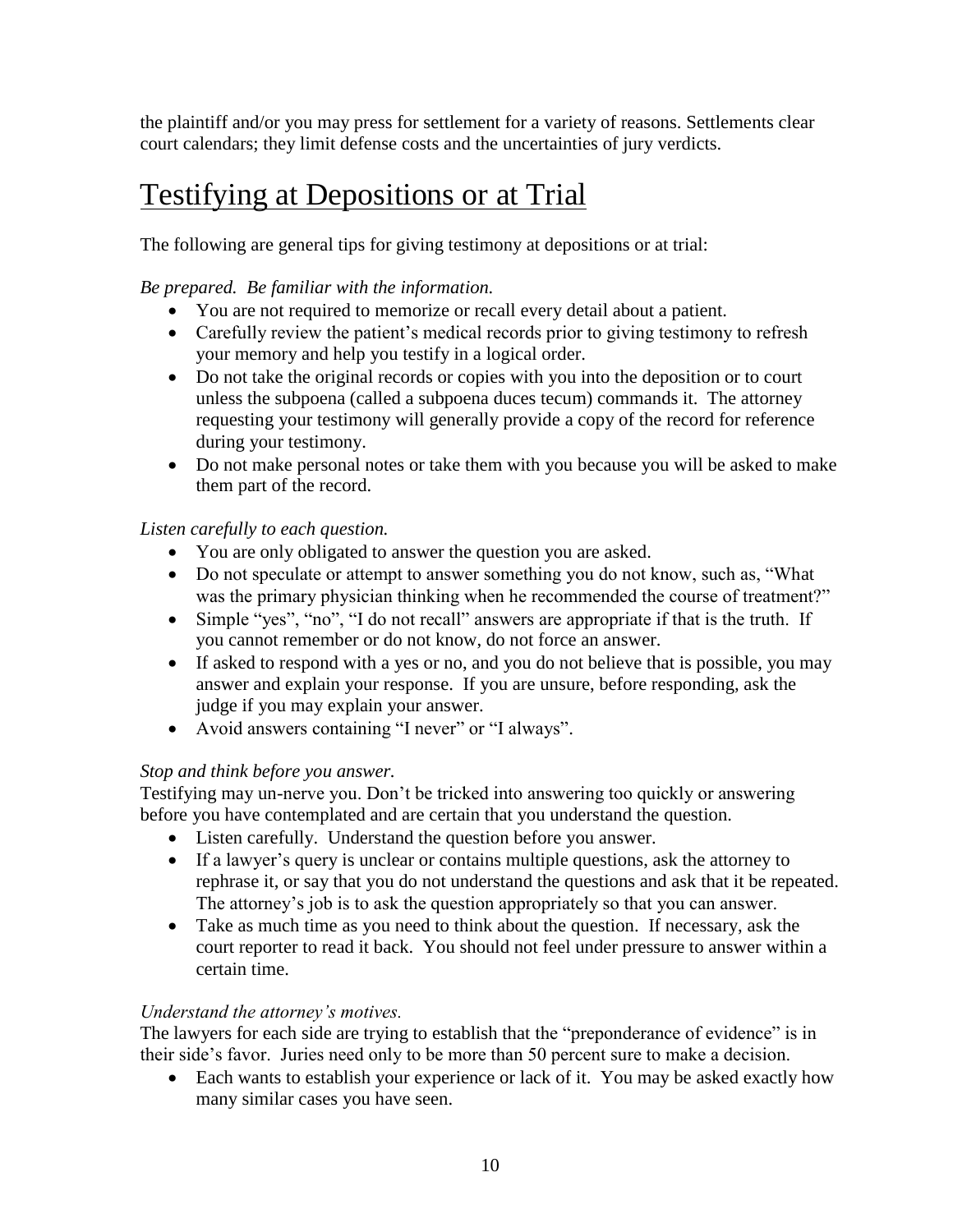• Your impartiality may be questioned. Plaintiff attorneys may attempt to make you seem biased by questioning your objectivity. Payment for testimony, friendship with (or hostility toward) the patient or your colleagues, sympathy for the medical profession and/or your attitudes toward physician accountability may be discussed. Be prepared to answer truthfully and non-defensively.

#### *Answer truthfully*.

- Do not attempt to withhold facts or tailor answers. These ploys may be interpreted as attempts to provide only "half" truths.
- Occasionally, an attorney may instruct you to not answer a question. The attorneys may then engage in a legal debate over the question's appropriateness. The judge will then tell you whether you should respond.
- Do not attempt to create an answer under pressure merely to satisfy an aggressive attorney. Once again, if you do not know or cannot recall, simply say so.

#### *Be polite, appropriate and professional.*

- Although attorneys may attempt to undermine your confidence or force you to answer in a certain way, focus on giving your best possible answer.
- Never lose your temper.
- Never answer a question with another question.
- Depositions may last hours or even days, in part to wear you down. If you feel you are losing your temper or your concentration ask to take a break and go off the record for a few minutes.
- If an attorney's conduct is inappropriate, the other should object or ask for a conference off the record.
- Plaintiff attorneys often repeat questions to see if your answer changes. If your lawyer does not object when this happens, ask the court reporter to read back a previous response.
- Think carefully and be clear when asked, "Isn't it possible..." Remember, the attorney is trying to establish a preponderance of evidence, so consider answering in terms of general probabilities. You can convey your point to the jury and still maintain your professionalism.
- Similarly, beware of questions that ask whether you would have done anything differently. Base your answers on the information you had at the time. Correct errors in previous responses.
- If you remember a fact that you could not recall earlier, or if you recall the answer differently after you have testified, correct it.
- State that upon reflection regarding an earlier question, you now realize that you remember the answer or that the answer should be corrected.
- It is far better, more appropriate, and necessary to correct the answer during the original deposition or hearing that to try to do it at a later date.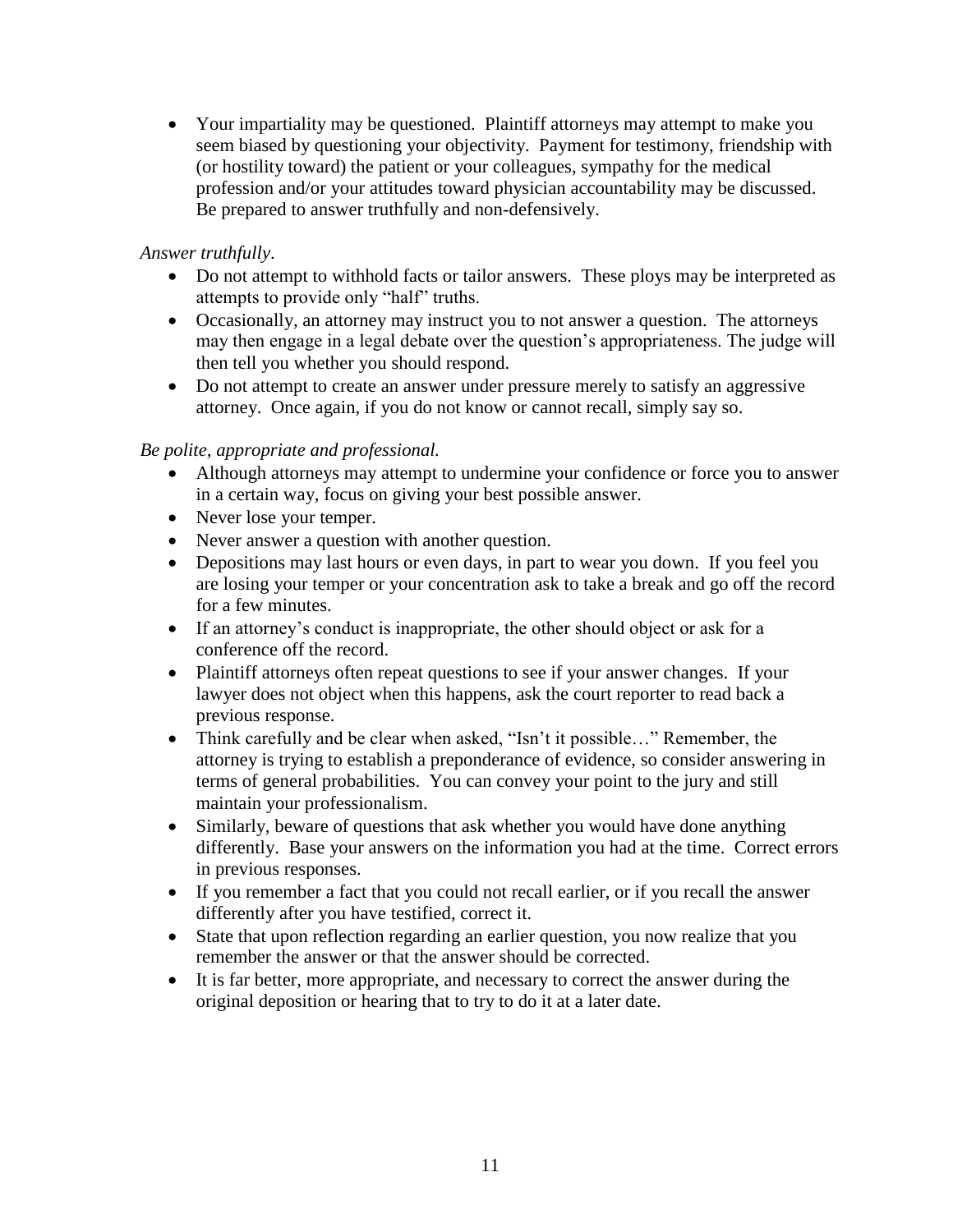## Quality Care/Risk Reduction

The physicians' aim is to provide quality care for all patients and their families. This includes the technical aspects of care, access, timeliness and good manners and concern. These must be the highest priorities. Providing quality care may also reduce your chances of becoming involved in malpractice lawsuits. Although the following quality care recommendations are based on common sense, they are often not followed despite their importance. Failures in these areas provoke patients' anger and may convince them to file a malpractice claim:

- Spend quality time with your patients.
- The time to develop a trusting relationship is before, not after, an adverse outcome.
- Look and act professional.
- Listen for questions, spoken and unspoken.
- Where appropriate, sit on the bed or in a chair alongside the patient or family. Likewise, where appropriate, touch the patient to show concern.
- Answer questions and explain situations in language that patients and their families understand.
- Create reasonable expectations about treatments and outcomes. Be honest.
- Involve patients in decision making.
- Provide information about alternatives and risks required for patients to make truly informed choices.
- Ask patients and family members to repeat in their own words what you have discussed so you may be sure they have understood.
- Respect patients' decisions and maintain their confidence.
- Anticipate families' questions and provide appropriate answers. Patients may not know what questions to ask, so be prepared to provide some information commonly requested by similar patients.
- Report test results as quickly as possible. Patients and their families wait anxiously for these results. Nothing is more important to them than learning the outcome(s) and your interpretation of it. Be sensitive to their need.
- Never demonstrate or express anger or contempt. The uncontrolled emotions cause more harm than good. Neither should you get caught up in a patient's anger. A health professional's controlled reactions, expressing his or her reasoned disappointment or dissatisfaction, are more likely to be productive.
- Employ the golden rule: Treat patients as you would like to be treated. Always communicate changes in patient status or treatment. Failure to communicate changes in patient status and treatment regimen among physicians may lead to adverse outcomes and malpractice suits. Communicate changes to the patient, especially if they involve the possibility of a complication or an unexpected outcome. Surprises or disappointments may lead to unnecessary litigation. Therefore, forewarn patients about circumstances (e.g. fever, infections) that may lead to problems and/or extended treatments or hospital stays.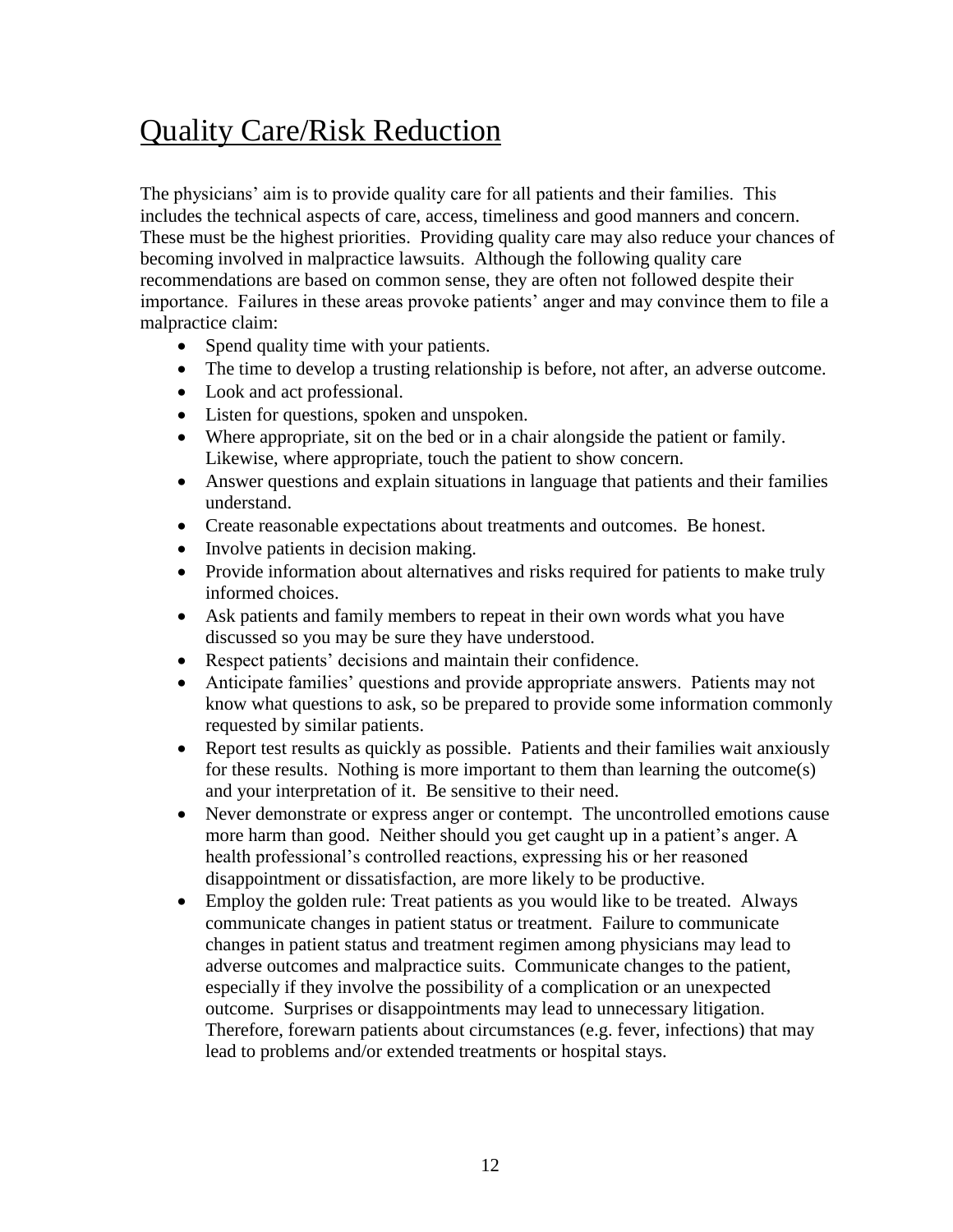Recognize your limitations.

- Recognize your limitations of training, competence or experience.
- Recognize your limitations due to physical, mental or emotional status.
- Recognize that you will not be able to establish good rapport with every patient.

Document the course of treatment in the medical record.

- Document all examinations, even if findings are normal.
- Note follow-up on abnormal lab results, including tests ordered and treatment(s) instituted.
- Record all elements of the informed consent process (for details, refer to the next section, Informed Consent).
- Use accepted abbreviations only.
- Keep the record legible.
- Pay special attention to medical dosages (especially decimals) as errors may have life-and-death implications.
- Record all patient non-compliance to medical advice.
- Record the substance of every pertinent conversation and how you evaluated patient/family understanding.
- Describe your thought processes and list the various clinical factors you have considered.
- Stick to recording objective facts related to patient care.
- Stifle opinionated discourse and judgmental comments.
- Don't argue with your colleagues in the chart. Talk to them in person, come to a mutually agreeable understanding and let the chart reflect that understanding.

Ethical, moral and legal issues:

- An impaired health professional is one who may be unable to perform his or her responsibilities because of use or abuse of drugs or alcohol, extreme fatigue, stress, or problems of a psychological nature. Doctors who assume responsibilities for an impaired physician have an obligation to take necessary actions to ensure that patients are not harmed by the impaired physician.
- All physicians have an ethical duty to ensure that impaired health professionals are evaluated and receive proper help. If a health professional must be taken off duty for impairment, the appropriate authorities must be notified immediately. If you are the appropriate authority then you must arrange for a review of all patients that have been treated by the impaired physician while he or she may have been impaired.

Familiarize yourself with hospital policies. If you work or have privileges in a clinic or hospital then you must comply with hospital or clinical policies, procedures and protocols. Ignorance is no excuse for failure to comply.

Eliminate unwarranted criticism of colleagues. Many malpractice lawsuits are initiated only after a patient hears a health professional criticizing the care they received. Such criticism is generally unwarranted, or is at least premature, if the critic has heard only the patient's version of his or her care and has not fully investigated the medical record.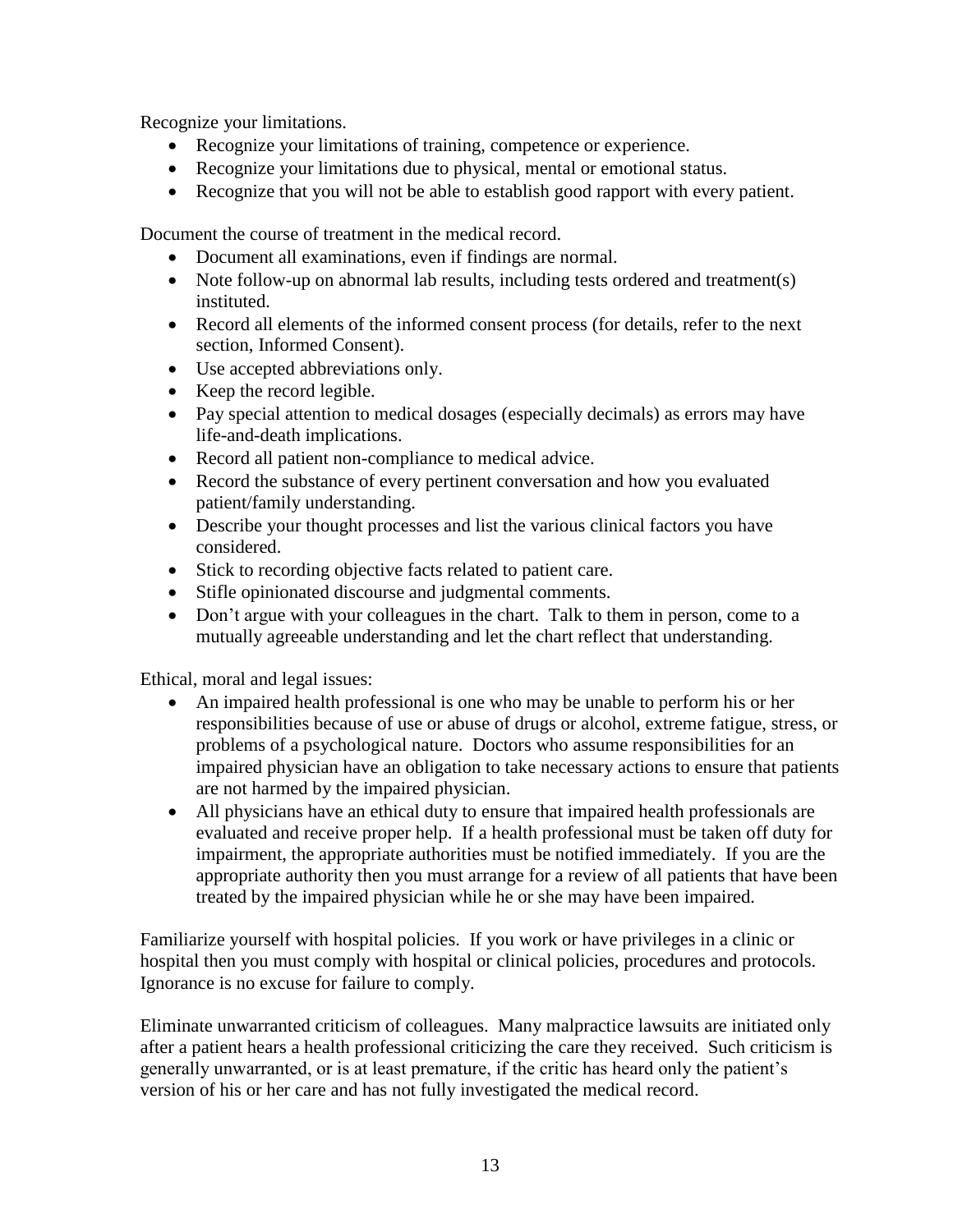- Unjustified criticism of other medical professionals undermines patient confidence and leads to lawsuits.
- The practice of medicine and nursing is an imperfect art.
- Remember, you may have heard only one side of the story. Patient recall may be incomplete or inaccurate. You may not be fully competent to evaluate another's work without significantly more information than you possess. Communicate after adverse outcomes occur. Your attitude of care and concern, i.e. good bedside manner, may defuse potentially inflammatory situations. After all, people do not generally sue their friends. But patients become dissatisfied and seek legal counsel when they feel that you don't care, have been unresponsive, and/or have billed them improperly.

When the outcome is less than optimal, take the initiative to seek out the family. Face the situation openly and honestly. DO NOT AVOID THE PATIENT and his or her family. Delays can appear to be an attempt to cover up something. Accept and acknowledge their disappointments or expressions of displeasure. Courteous treatment of the patient's family helps generate the climate of concern that promotes positive feelings about the care that has been given, even in the face of a disappointing result. Make contemporaneous notes of all such oral communications with a patient or family. Occasionally, patients or family members faced with adverse outcomes attempt to conduct their own informal investigations into whether malpractice has occurred. Some have attempted to identify and interview nurses and aids associated with their cases. While understandable, such behavior is counterproductive. If a patient or family member questions you about the actions of other health professionals, refer them to the attending physician responsible for the patient's care. That way the physician will have a chance to discuss the matter directly with the patient.

## Informed Consent

A person's legal right of self-determination and autonomy means that the patient, not the doctor, chooses the course of medical care. Proper informed consent creates an alliance in which both patient and physician assume responsibility. The patient must be presented with sufficient information to allow truly informed consent to treatment.

The content of the explanation should be what a reasonable, prudent physician would say under similar circumstances in this or a similar community. Proper informed consent and its medical record documentation include, but are not necessarily limited to:

- 1. Diagnosis of the problem.
- 2. Nature of the recommended treatment(s) and benefit(s).
- 3. Risks, discomforts, disability or disfiguring aspects of proposed medical treatments or surgical procedures.
- 4. Realistic expectation of outcome.
- 5. Realistic explanation of outcome or risks if the problem is not treated.
- 6. Alternative treatments, including additional consultation.
- 7. Identity of the treating physician and/or surgeon.
- 8. Existence of any financial or research interests you may have in recommending a particular course of treatment.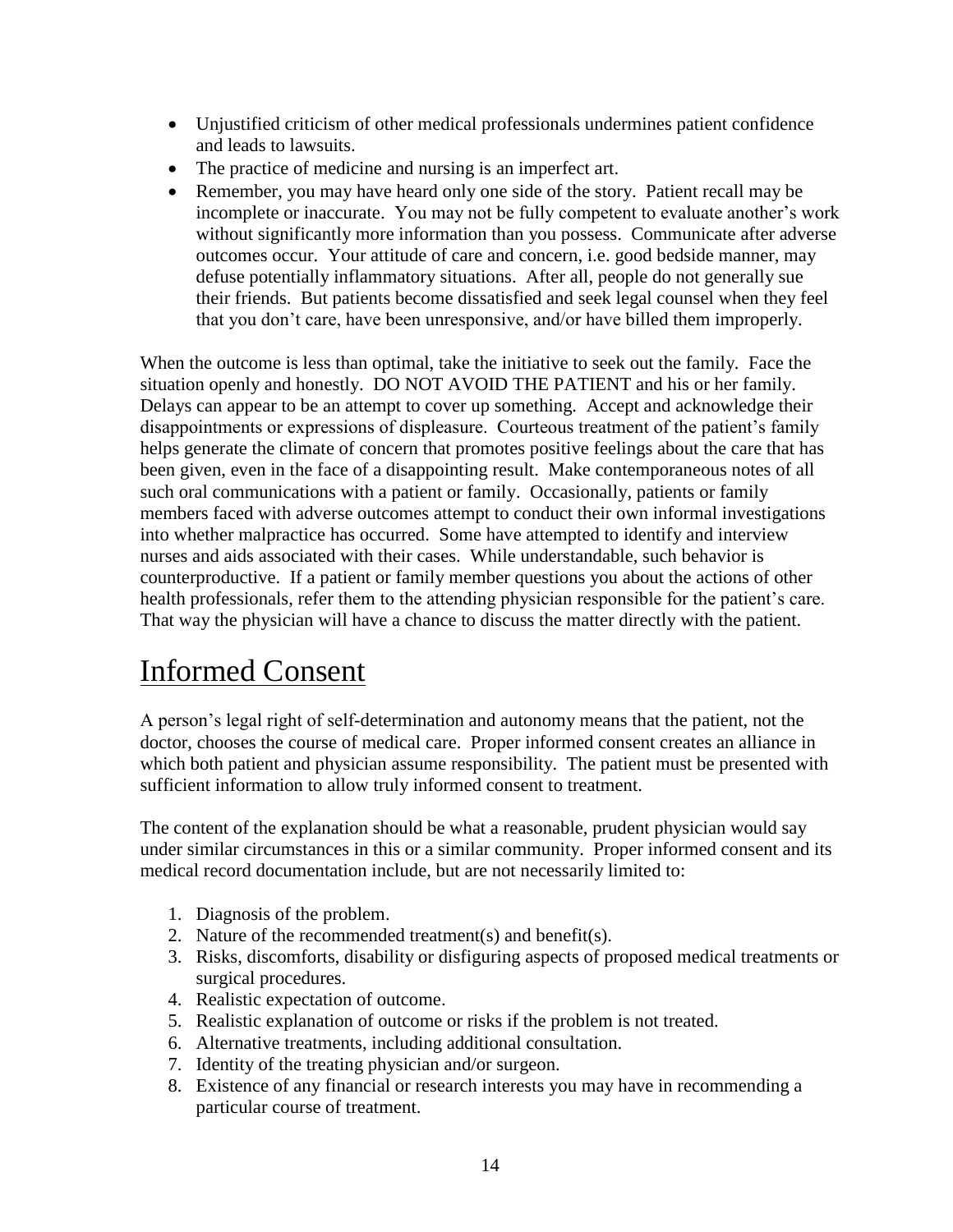Not every treatment requires informed consent, but professional ethics suggest that you provide it routinely. Discussion of informed consent must be documented if the treatment could cause serious side effects. Not every risk or side effect must be disclosed, particularly those that are remote. Remote risks must, however, be disclosed if they carry the possibility of life-threatening, catastrophic, or severe consequences.

Informed consent is a process, not a preprinted form.

- Informed consent is "considered" consent, so give patients time between hearing the information and signing the form.
- Failure to provide informed consent to a patient may be judged negligence per se.
- If preoperative medication is to be given, the consent form must be signed prior to administration of the medication.
- Supplement standard forms with verbal discussion to assess patient comprehension.
- Informed consent should be free from coercion and undue influence by the physician or other hospital personnel.
- Attending physicians are ultimately legally responsible for ensuring that informed consent is obtained.
- Attending physicians may delegate this responsibility, but are better off delegating only retrieval of a patient's signature.
- If the patient lacks the capacity to give consent for treatment, the patient's legal guardian or representative may be an appropriate decision maker. In an emergency, consent is implied if the patient is unconscious.

Witness to informed consent:

- The consent form should be signed by the physician and a witness. Any adult may witness the patient's (or legal guardian's) signature on a permit, including those active in the patient's treatment. Therefore, an operating room nurse may witness a signature, even though he or she may be directly involved in the patient's care.
- The witness affirms only seeing the patient sign the permit.
- When you act as a witness and the patient asks questions indicating that he or she is less than fully informed about the procedure, you should halt the process and contact the attending physician.

Revocation of consent:

- Patients may revoke consent at any time, either verbally or in writing. The attending physician should be notified immediately, and the revocation should be prominently noted in the patient's chart.
- If a patient revokes consent to a treatment or procedure, it may not be performed.
- If a patient revokes consent during a procedure, it should be terminated as soon as it is reasonably and safely possible.
- If a patient revokes consent out of fear and/or misunderstanding, it may be appropriate to counsel and instruct them. It is never appropriate to use coercion in such circumstances.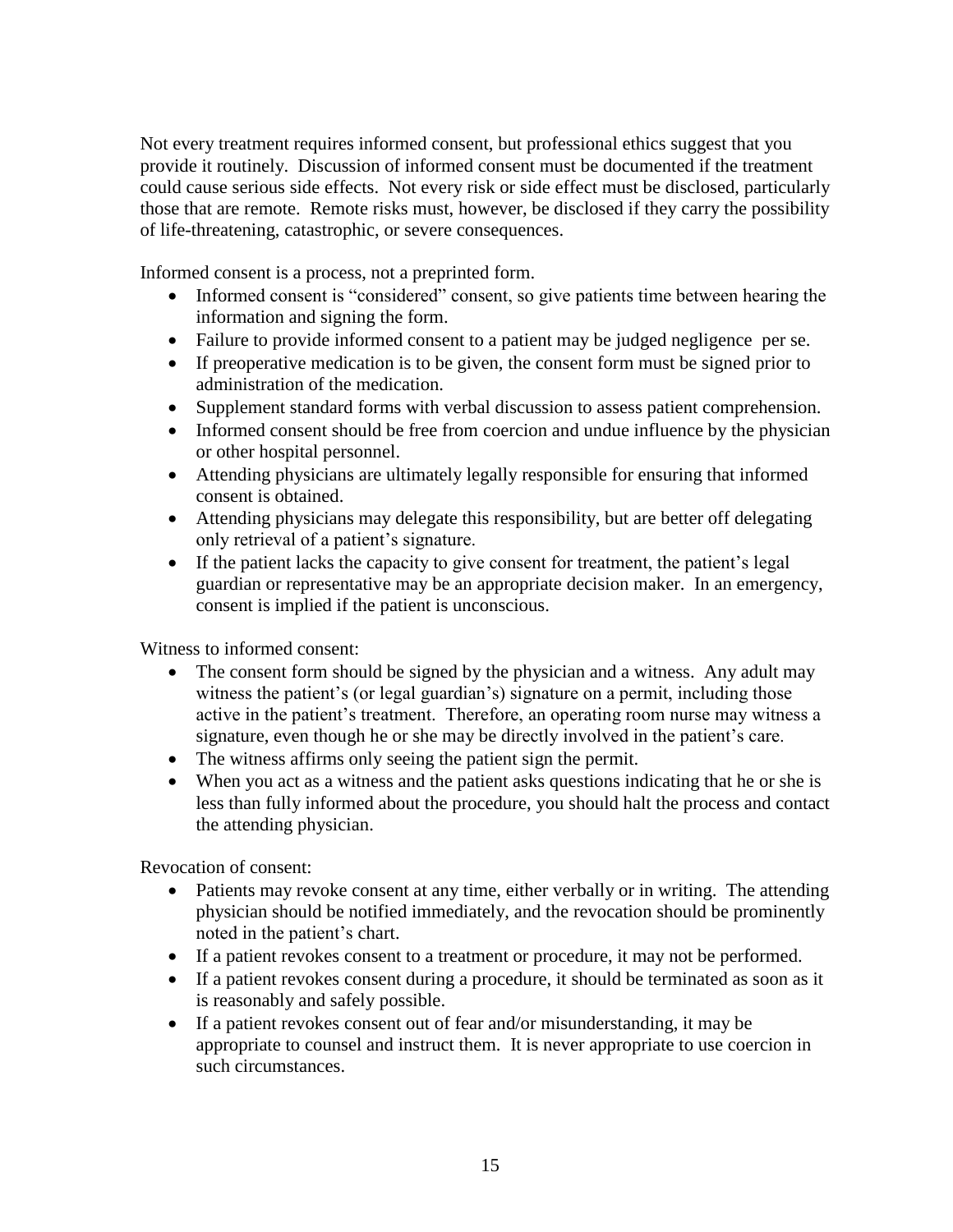Generally, informed consent retains its validity but common sense tells you that a patient's informed consent is good as long as there is no material change in circumstances. Therefore, if informed consent was obtained previously, consider whether there have been any changes in:

- The patient's condition;
- The risk/benefit ratio of the treatment to which the patient consented;
- The validity of any information presented to the patient about his or her treatment.

If the circumstances have changed, the process of informed consent must be repeated. In addition, since memories fail, it is prudent to repeat the informed consent process if 30 days have passed before the treatment is instituted. Therefore, review the information with the patient. If he or she remembers it, proceed; if not, repeat the informed consent process in its entirety.

#### Exceptions to informed consent:

A physician is authorized by law to treat a patient in limited circumstances. Exceptions to informed consent should be considered only in these unusual cases:

- Emergency: The injury must be life threatening and require immediate attention to preserve life or to prevent deterioration or aggravation of the patient's condition and the patient must be unable to make an informed choice due to shock, unconsciousness, drug or alcohol intoxication or similar circumstances. Only necessary intervention may be provided.
- Therapeutic privilege: Where disclosure of all facts would be detrimental to or have substantial adverse affect on the patient, the physician may withhold certain information. Therapeutic privilege is rarely justified. Exercise caution when invoking this exception and use care to determine the manner and extent of limiting exposure.
- Compulsory or court-ordered treatment: Courts may order treatments over objections of patients and their families. These orders take legal precedence. Examples included care given to an abused child, in emergency situations and certain treatments for incarcerated individuals or persons with mental disabilities.
- Diagnostic tests pursuant to law enforcement agencies: Some states allow medical personnel to draw blood for testing blood alcohol levels in patients involved in motor vehicle accidents. Generally the driver can refuse to have their blood drawn, but if they make this choice, their driver's license may be revoked. Never underestimate your patient's desire for information.

Consent for treatment of minors:

Generally, consent for treatment of patients less than 18 years of age must be obtained from the patient's parent(s) or legal guardian before treatment is administered. Exceptions include, but are not limited to, emergencies; child, drug or alcohol abuse; prenatal care; treatment for sexually transmitted diseases or other situations. The reason for treatment under any of these exceptions must be clearly documented in the medical record, along with notifications about any attempts to notify the patient's parent(s) or guardian(s) when indicated.

What about treatment in the face of religious objections?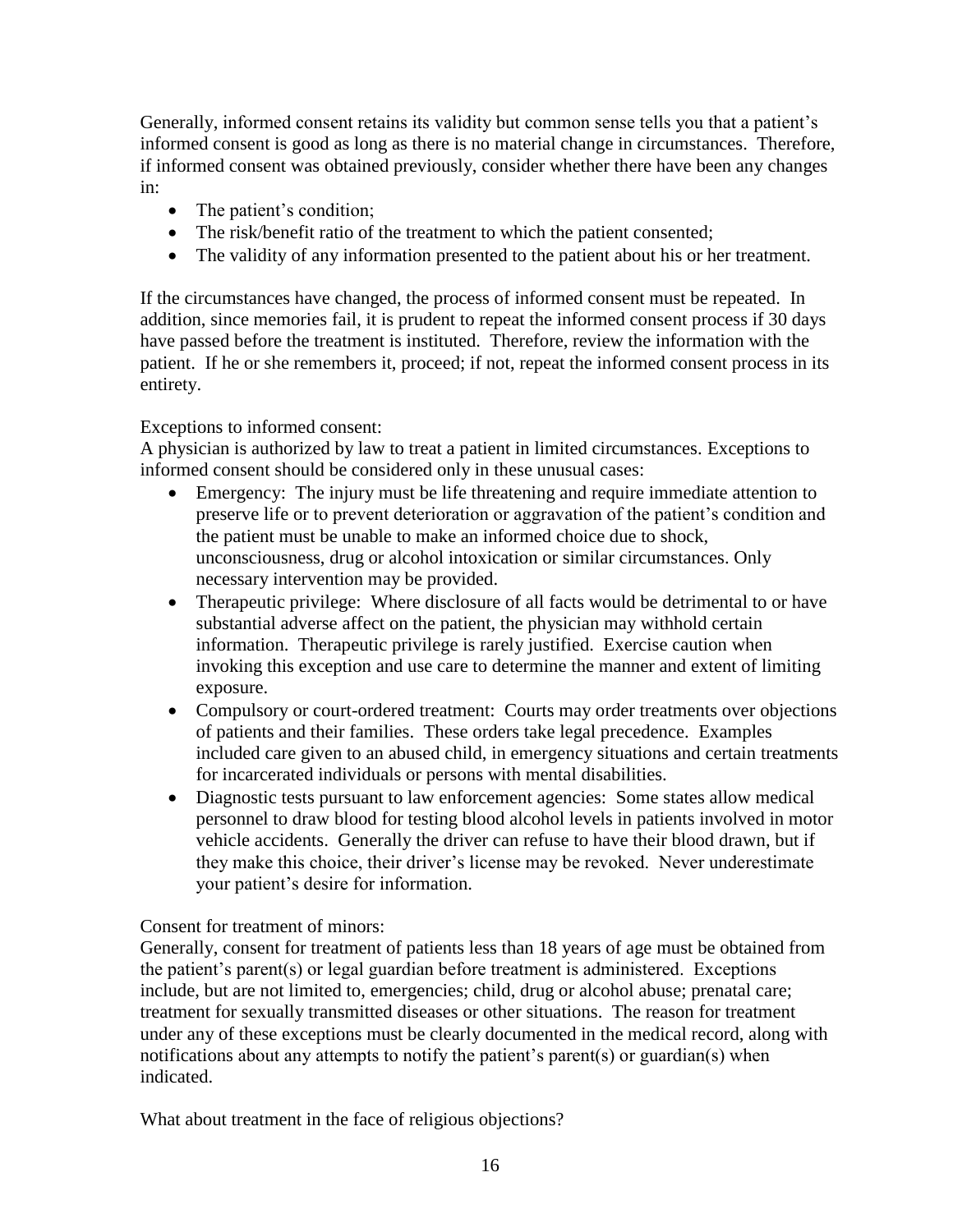Some religious tenets regarding medical treatment are constitutionally protected, other are not. For example, Amish may refuse immunizations; Jehovah's Witnesses may refuse blood; and Christian Scientists, Orthodox Jews and others may object to the use of certain procedures or products.

If the patient is an adult:

- The physician and patient should work out the best course of action in consultation with one another.
- The physician must, with very narrow exceptions, honor the patient's refusal of treatment.
- Never be deceptive, perhaps thinking that treatments can be administered without the patient's knowledge.
- Be realistic. If you think you will need to employ a treatment to which the patient objects, be sure that its likelihood or probability is explained and that the patient understands.

If the patient is a minor:

- If the minor's life or safety is at risk and the physician believes that refusal of treatment constitutes neglect, if you are in a hospital or clinic, inform the appropriate authority immediately. If you are the authority call your local Department of Social Services or Human Services and ask for Child Protective Services to obtain a court order placing the minor under custody for the purpose of medical consent.
- In some cases, you and the social worker may decide that their involvement is not required and may directly obtain court permission to institute medically necessary treatment.
- Hospitalization of a child can occur without parental consent if the health care professional has reasonable cause to suspect that the child's life of physical or mental health is in imminent danger. Specifically, the physician should:
	- 1. Take steps to ensure the child's safety (e.g., when the child and parents are apart, ask a nurse to take the child to a safe location. If the situation warrants, ask Security to stand by)
	- 2. As outlined above, contact a Social Worker and ask for the child to be put under custody for consent to medical treatment for whatever is causing the life-threatening or dangerous condition. Often custody will be granted for 24 hours or until the next Juvenile Court session, at which time a judge will make a decision regarding ongoing custody.
	- 3. Inform the parents. Explain the situation and the steps you and the social worker have taken. If necessary, explain that the parents' refusal to allow medical treatment of their child constitutes neglect, and that the courts would not look favorably upon the parents if they continued to refuse treatment for their child. Be direct, honest, realistic and businesslike. Do not get caught up in the parents' emotions.
- Follow the same procedure if, once admitted, a family decides to take the child out of the hospital against medical advise.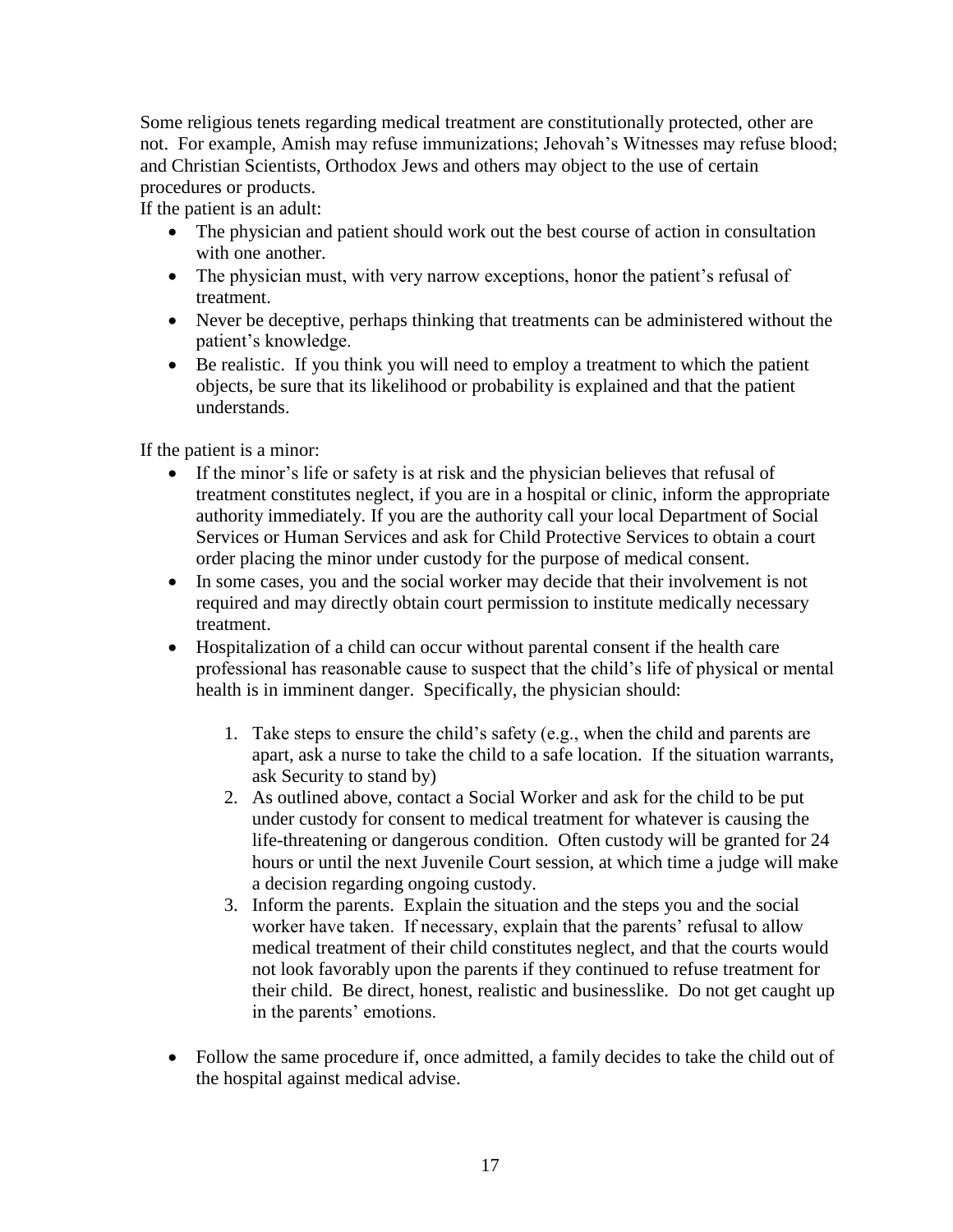## The Medical Record as Evidence of Quality Care

It has been said that the medical record is the patient's other self. Patient charts document the quality of patient care. Since memories fade, medical records constitute extremely important evidence in a lawsuit.

- The chart serves to trigger a health care provider's memories of a particular case.
- A patient's lawyer uses the medical record to investigate the patient's allegations and decide whether a complaint has merit.
- Juries usually rely on the chart as the authoritative account of what transpired. You can be helped or harmed by what is or is not included in your patients' medical records. Notes by non-physician health professionals are important; read them carefully

Good charts are:

- Comprehensive
- Timely
- Legible
- Objective
- Unaltered
- Internally consistent

Good charts include (but are not limited to):

- Medical evaluations of the patient
- Consideration of appropriate diagnoses
- Formulation of treatment plans
- Evidence of diagnostic testing and their interpretation
- Notification of test results to the primary physician
- Documentation of informed consent to procedures and treatments that involve risks

Problem records are usually:

- Inadequate: They lack progress notes, consultation reports, justifications for continued hospital stays, reasons for undertaking or modifying treatment, data and judgments that lead to admission decisions, conspicuous notes about patient allergies (notes that known or suspected allergies were investigated), dates and times for all entries or records of telephone conversations (including prescriptions, refills, advice and follow-up plans). Records of phone conversations and telephone messages should be retained.
- Unsigned or untimely: If transcribed reports are unsigned or uninitiated, uncorrected or obviously unread, juries may react negatively, reasoning that substandard charts reflect substandard care. If a report is delayed, and the patient outcome is unfavorable, that patient's attorney will argue that the report was slanted to justify the physician's judgments and actions. Late entries are accepted as long as they are labeled as late entries and the delay is justified by the circumstances. The note should not appear to be self-serving.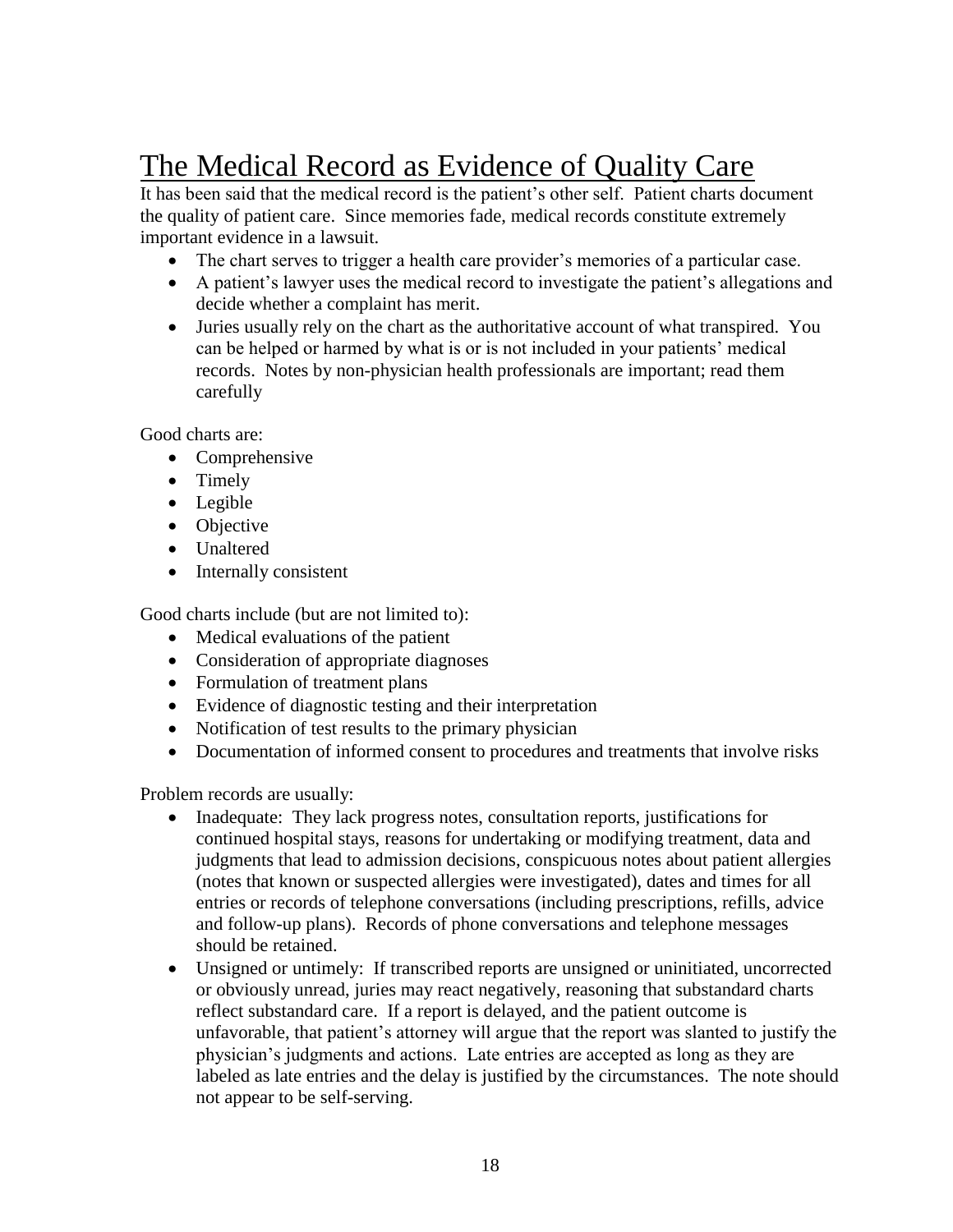- Illegible or haphazard: Unreadable records may adversely affect care, and they hinder attempts to demonstrate that a reasonable course of treatment was identified and followed. Juries may infer haphazard care from scribbled entries, unintelligible handwriting or non-standard abbreviations. Misplaced decimals and/or uncertain spellings of drugs with names similar to other drugs represent significant hazards.
- Critical or subjective: The medical record is not the place to criticize colleagues or the institution, to place blame, or to suggest fault is with words like "inadvertently" or "accidentally". Gratuitous comments or inappropriate patient characterizations should be avoided. Stick to the facts. If you record a patient's or family member's opinion of an incident, place their words in quotation marks and attribute the comment to them so it does not appear to be your opinion.
- Altered or missing: Even innocent deletions, white-outs or obliterations are unaccepted and may be constructed by juries as a "cover up". Correct errors by putting a single line through erroneous information, and write "error", the date and your initials above that section.

Do NOT conduct "chart wars" with colleagues who have differing opinions about the diagnostic or therapeutic aspects of care. Instead, speak with your colleagues, come to a mutually agreeable understanding, and let the chart reflect that understanding.

Retain adult records a minimum of 10 years from the last visit. Records of minors should be retained until the minor is 24 years old. Records of mentally disabled persons should be kept 10 years after their death or 3 years past the date they are judged no longer mentally disabled. Deceased patients' records should be kept 10 years following death. X-rays should not be destroyed until 4 years from the date of the last visit. Any willful violation of the law regarding medical records, including their destruction, falsification or unauthorized release may result in civil or criminal liability to you.

## Patient Access to Medical Records

A patient or patient's legal representative may have reasonable access to records.

- Medical records should not be turned over to patients and family members on demand, but a copy be provided within a reasonable amount of time.
- The patient should complete an authorization for release of medical records and a copy of the record will be provided to the patient or patient's legal representative at their expense.

Patients may ask to read their charts for several reasons:

- Curiosity. They never saw one before and want to know how it is organized.
- Need for information. They claim they cannot get answers about test results by asking.
- Suspicion. They have a poor relationship with their health care team and want to know what is being written about them. Patients and/or family members may read the medical record if the physician decides to allow it and if the patient consents. A physician or other staff member should stay with the patient or family member during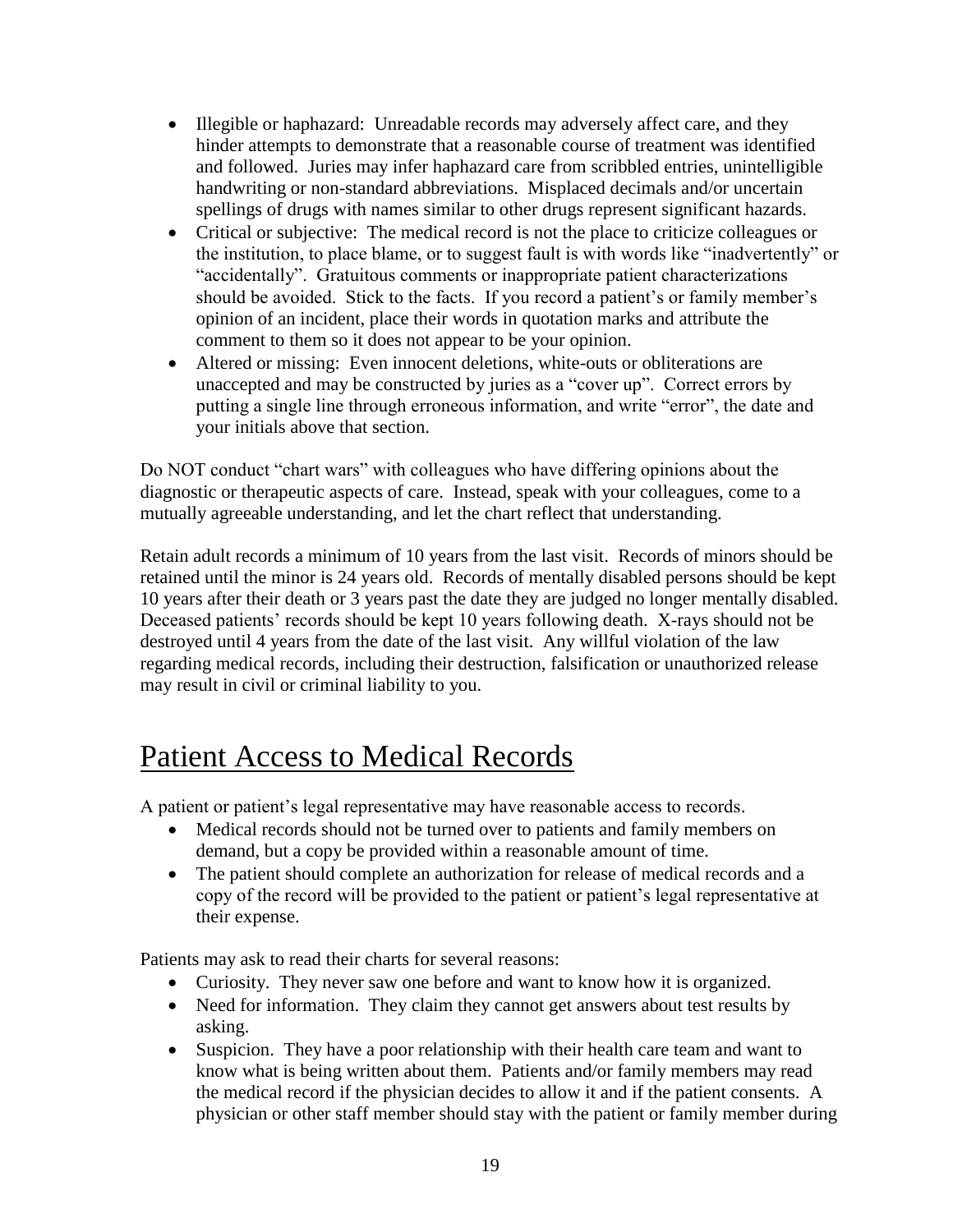this process to ensure that questions are answered and appropriate interpretation of information is provided and that nothing is removed from or changed in the medical record.

 At no time should a patient or family member be given the original record for their own use.

## Reporting Adverse Occurrences

An adverse occurrence is an unplanned or unexpected event causing injury or the potential for injury to a patient. Your insurance company should be notified immediately of the adverse event and will help you and advise you.

Reporting adverse occurrences is important for several reasons:

- Monitoring "incidents" helps identify potentially recurring problems that might affect quality patient care.
- Arrangements for further patient care or treatment can be made if necessary.
- Prompt reporting allows the Risk Management staff to properly assess situations from a liability standpoint.

The following should always be advised:

- Surgical problems:
	- 1. Invasive diagnostic or surgical procedure performed on the wrong patient.
	- 2. Wrong invasive diagnostic or surgical procedure performed on a patient.
	- 3. Adverse result from anesthesia.
	- 4. Laceration/tear or perforation/puncture of an organ or other body part as a result of an invasive procedure.
	- 5. Unexpected return of a patient to the operating room during the same admission, or transfer to the operating room following delivery of a baby.
	- 6. Surgery for removal of a foreign object left in the operative site unintentionally.
	- 7. Acute myocardial infarction during or up to 72 hours following surgery.
	- 8. Sponge, needle, foreign object or other material left in operative site unintentionally or because of impossible retrieval.
	- 9. Unplanned removal, partial removal or repair of a normal body organ or body part during an operative procedure.
	- 10. Unexpected nerve damage not addressed during informed consent.
	- 11. CVA during or within 72 hours of elective surgery.
	- 12. Death occurring within 72 hours of elective surgery.
- Newborn/Infant injury or death:
	- 1. Infant injury during labor/delivery.
	- 2. APGAR less than 5 at 5 minutes in an infant > 34 weeks EGA.
	- 3. Any unexpected death of an infant up to 4 weeks of age during hospitalization.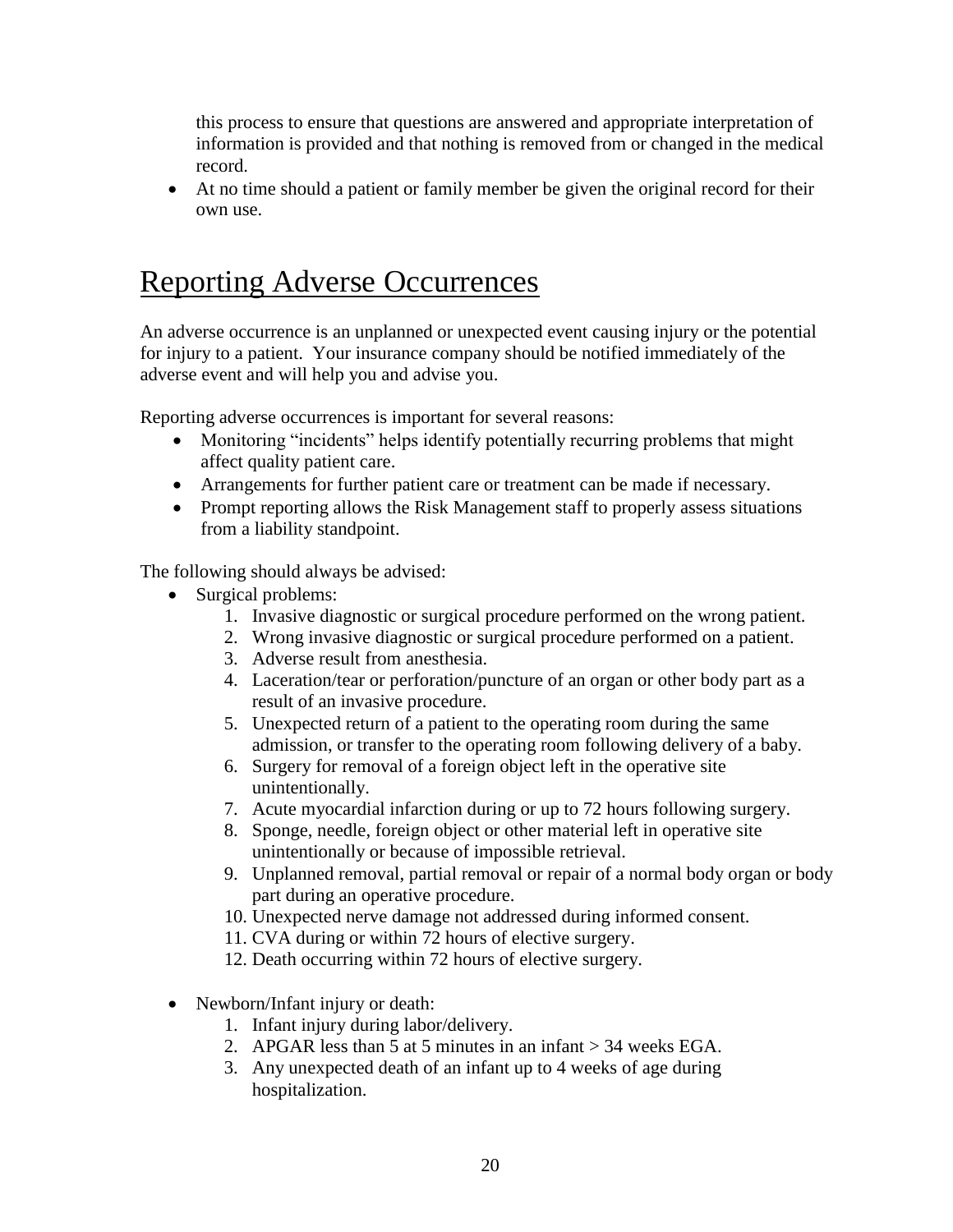- Other patient injury or death:
	- 1. Patient injured in any kind of transport.
	- 2. Equipment or instrument breakage or malfunction resulting in injury.
	- 3. Patient falls resulting in injury.
	- 4. Intubation resulting in injury.
	- 5. Injury due to documented improper technique, personnel error, equipment failure or unexplained etiology.
	- 6. Cardiac or respiratory arrest outside of an intensive or emergency care setting that is not attended by the STAT team and where there is no DNR order on the patient's chart.
	- 7. Any incident that occurs to a patient that causes harm, injury or undetermined adverse effects.
	- 8. Any unexpected death.
- Transfusion or medication problems:
	- 1. Transfusion acquired AIDS or hepatitis.
	- 2. Hemolytic transfusion reaction.
	- 3. Medication error resulting in harm or potential for harm.
- Patient dissatisfaction or procedural problems:
	- 1. Any suggestion or implication by the patient or family of seeking legal counsel regarding any incident.
	- 2. Family anger or hostility over care or treatment given a patient, either inpatient or out-patient.
	- 3. Absence of or improper informed consent.
	- 4. Discharge against medical advice.

Important Considerations for Your Protection:

Other than the patient's record, no written, photocopied or recorded personal accounts of adverse occurrences should be kept by the involved individuals. Never enter a note in the patient record that an occurrence report has been completed or that parties other than the patient or their families have been notified. If the existence of an occurrence report is noted in the chart, it signals that someone believes an untoward event has occurred, thereby allowing the plaintiff attorney to subpoena whoever wrote the note to testify as to the contents of the occurrence report (even thought the document itself may be confidential).

 If any injury is due to equipment, discontinue the equipment's use without any alterations, adjustments, cleaning or manipulations. Notify the insurance company and be sure to communicate that injury was involved. They will advise you. Make sure that you follow up if action is not taken within one working day. DO NOT send broken devices back to the manufacturer. DO NOT discard any part of the equipment or its packaging.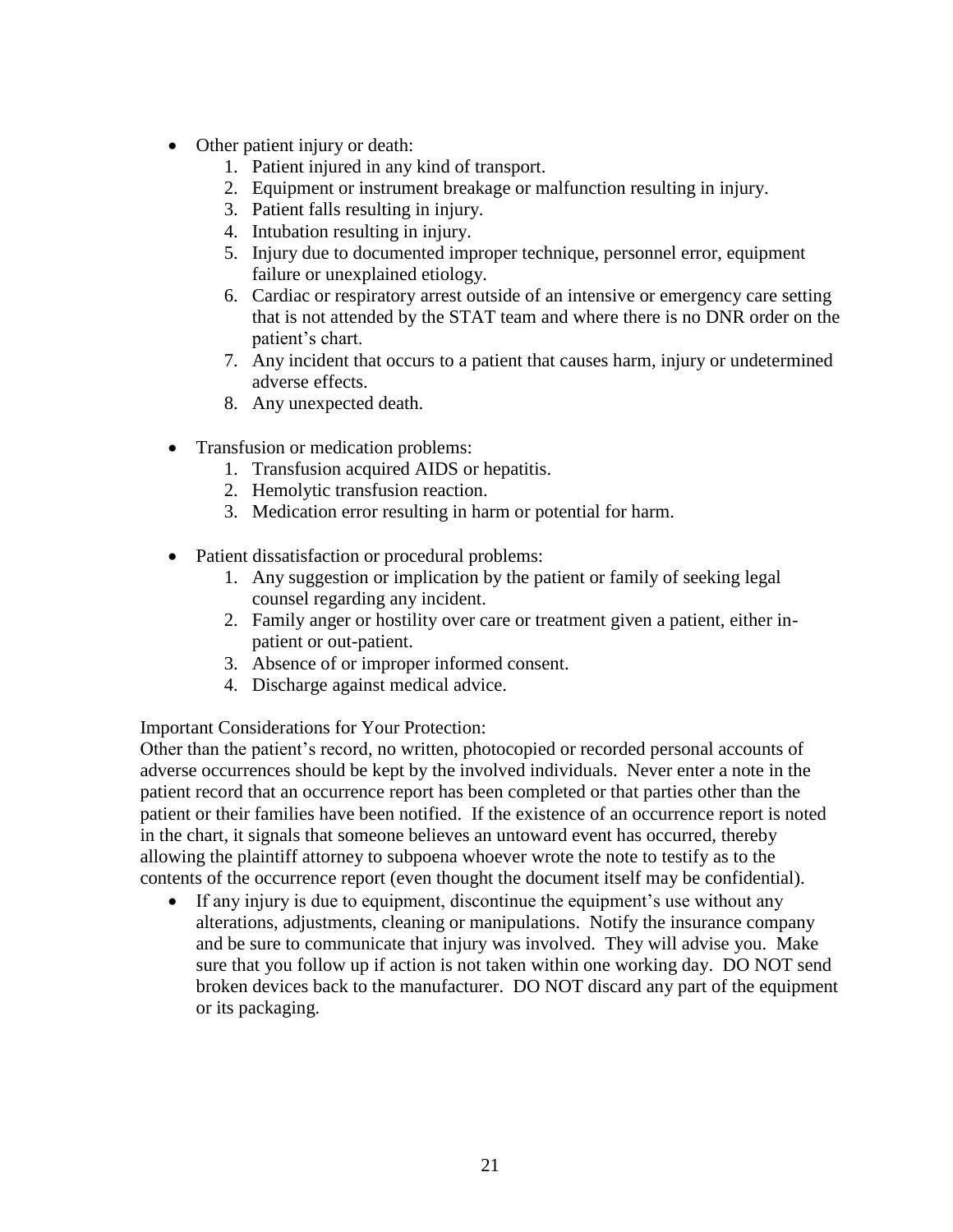## Communication with Distressed or Angry Patients/Families

Despite your best efforts, not everyone recovers completely. Telling patients or their families about disappointing results, and then dealing with their reactions, is not easy. Nevertheless, with care and compassion, such communication maintains the climate of concern that characterizes quality care. Conversely, failing to communicate concern after an adverse outcome is a leading cause of malpractice claims. Often patients state that the reason they went to a lawyer was because their health professional(s) showed no concern, no warmth, wouldn't listen, wouldn't talk or wouldn't answer questions. When the outcome is less than optimal, take the initiative to seek out the family. Face the situation openly and honestly. DO NOT AVOID THE PATIENT and his or her family. Delays can appear to be an attempt to cover up something. In addition, delays allow patients and family members to be negatively influenced by well meaning, but over reactive, staff and/or friends.

Although you should never assume the meeting will go the way you think it will, the general outline that follows may help you prepare for difficult conversations:

- 1. Select the setting: Give bad news in a private place, where the patient and/or family may react and you can respond appropriately. Hearing bad news in elevators, lobbies and busy corridors makes it difficult for patients to respond, can lead to selfconsciousness and embarrassment in front of strangers and generally prompts indignation toward you. Respect their dignity and confidentiality.
- 2. Set the stage: "Mr. and Mrs. Wilson, I know you are aware there were risks involved in your pregnancy…"
- 3. Clearly deliver the message: There must be no mistake that the adverse outcome is understood – "I must tell you that your son was born with and that means  $\ddots$   $\ddots$
- 4. Discuss transition support: Tell what the next steps might be with respect to medical, social or other forms of support.
- 5. Wait silently for a reaction: Allow an opportunity to deal with the family's questions. Give the family time to consider what has happened.
- 6. Deal with the reaction: Be prepared to handle various responses.
	- The usual "mixed" reaction. The person displays a range of emotions such as denial, anger, resignation and acceptance. Listen to them. Acknowledge their feelings. Discuss the next steps. Afterwards, document a summary of the discussion.
	- The shocked response. The person becomes quiet and unresponsive, may cry, may "shut down" and stare at the floor. Take time to discuss individual feelings. Ask questions like "Are you okay?" Give the family time to accept the news before leaving. If appropriate, bring in professional support staff. Persons experiencing the shocked response could be at risk for accidents or injuries to themselves.
	- The controlled response. The person appears nervous and avoids eye contact. Verbal behavior seems positive, but the person's body may become rigid with jaws tensed. Make sure the person clearly understands the adverse outcome.